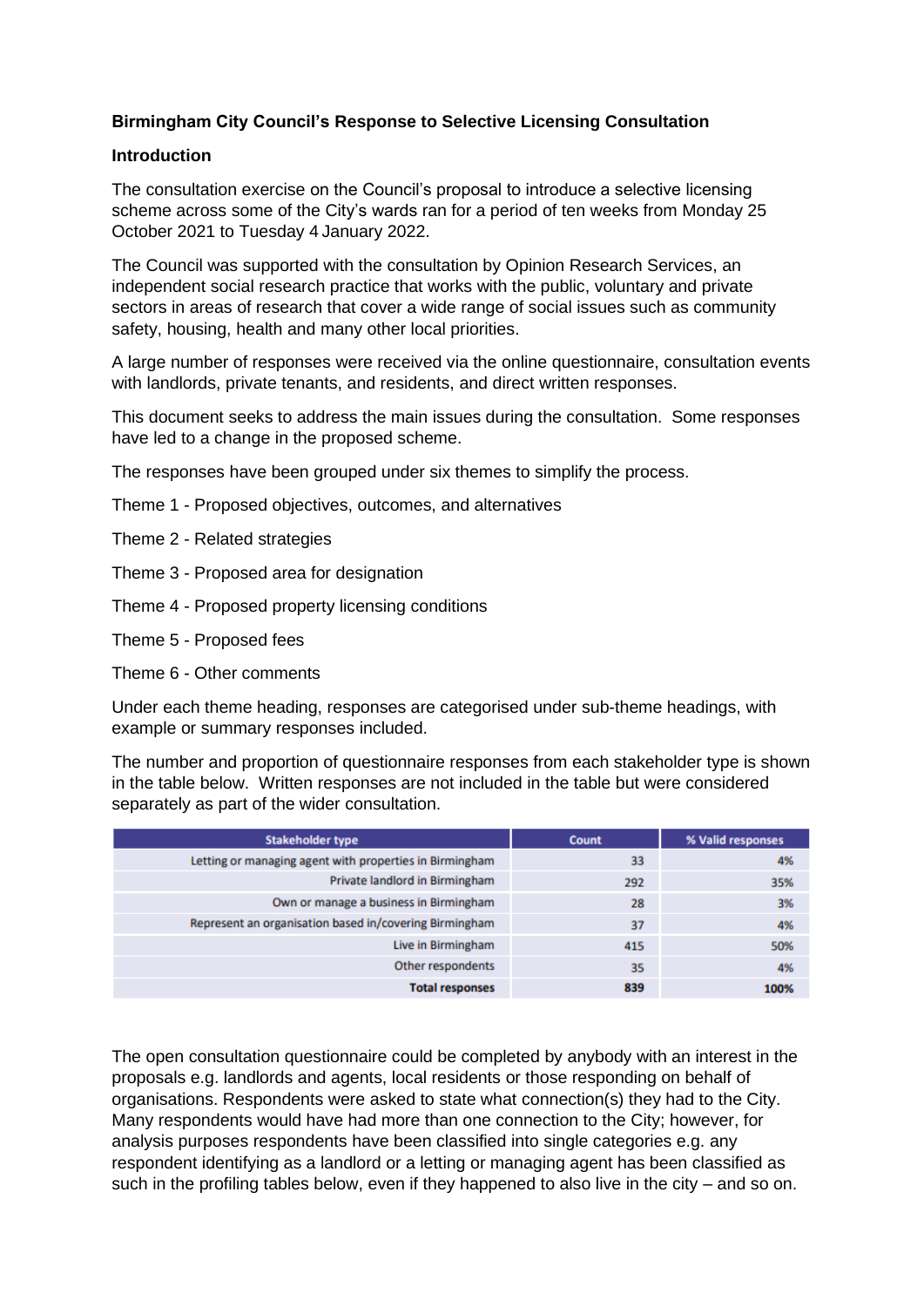It can be seen that half of the responses received were from tenants/local residents, while around two-fifths were from private landlords and letting and managing agents, and the remainder were a mixture of businesses, organisations and others (i.e. respondents with another connection to Birmingham such as working in the city, and other interested parties with no real connection to the area, plus one case that did not specify their connection to Birmingham).

## **Theme 1 – Proposed objectives, outcomes, and alternatives**

The Council has set out a number of objectives and desired outcomes within its proposal.

The key objectives of the proposed scheme are to:

- Reduce deprivation in conjunction with other key Council strategies. These include the Homelessness Prevention Strategy 2017+ and Corporate Plan.
- Reduce crime linked with the private rented sector in conjunction with the Police and community safety team.
- Improve the condition of privately rented housing in the City and thereby the wellbeing of residents from that sector.

The targeted outcomes for the proposed scheme over the five year period are:

- Ensure that at least 75% of licensable properties are licensed.
- In at least 95% of licensed properties, compliance with licence conditions and improved property conditions has been achieved or enforcement action taken or in progress.
- Reduce incidents of home burglary and non-domestic violent crime.
- Improve 1000 properties in the Private Rented Sector per annum as a result of the Local Authority's intervention
- Reduce the deprivation gap between that found in the 25 proposed wards and that of the city's other wards
- Reduce the number of wards within the selective licensing area that are designated as the 10% most deprived Super Output Areas nationally

Only a minority of landlords/agents agree that a selective licensing scheme would address crime and deprivation, but within other stakeholders the majority of respondents agreed. A summary of respondent views to the question to what extent they agree or disagree that a selective licensing scheme would contribute towards the Council's objectives of reducing crime and deprivation shown in the table below.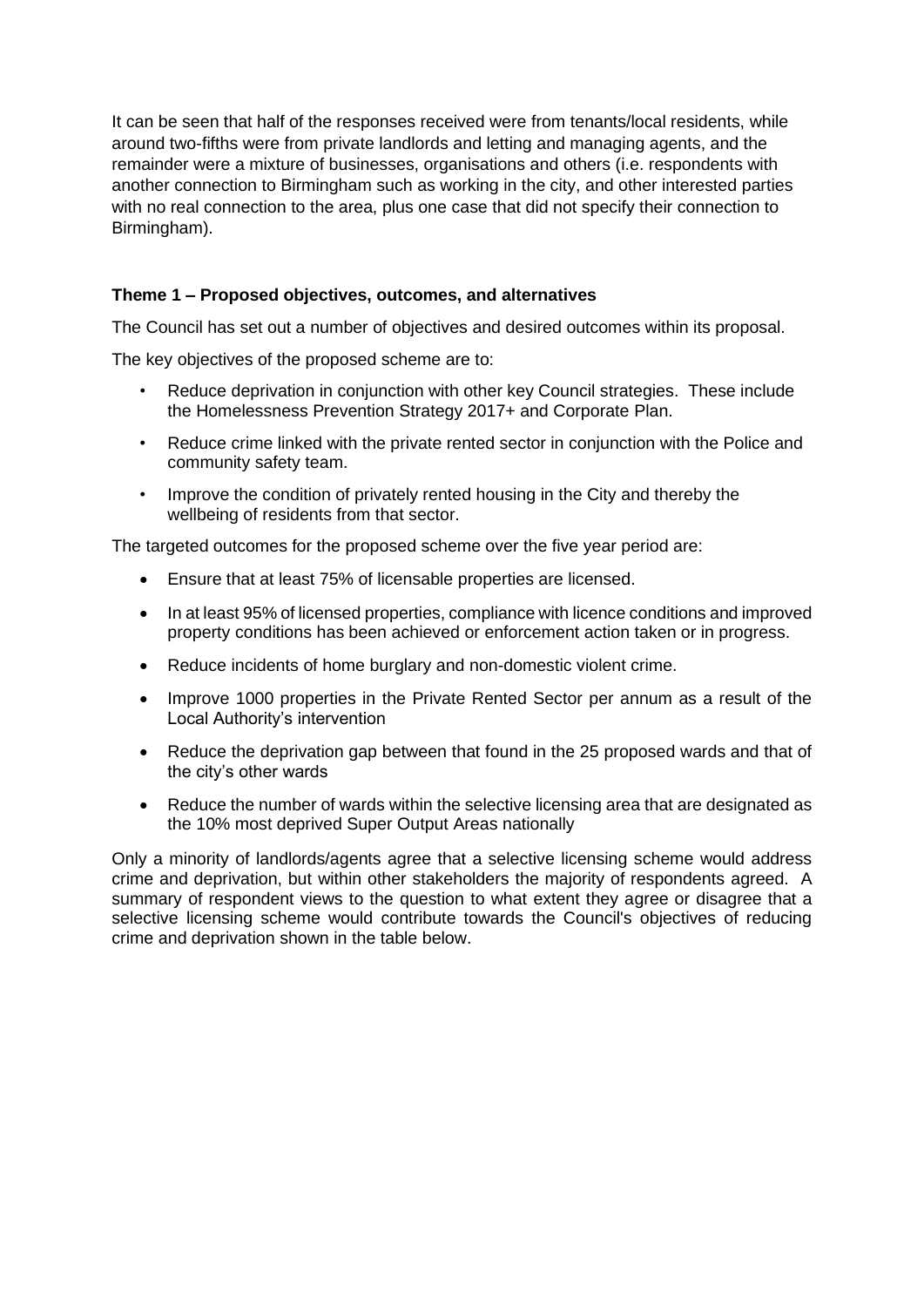

| <b>Consultation Response</b>                                                                                                                                                                  | <b>Council Response</b>                                                                                                                                                                                                                                        |
|-----------------------------------------------------------------------------------------------------------------------------------------------------------------------------------------------|----------------------------------------------------------------------------------------------------------------------------------------------------------------------------------------------------------------------------------------------------------------|
| Sub theme - Some<br>respondents questioned the<br>appropriateness of selective<br>licensing as a tool to meet the<br>proposed objectives                                                      | The consultation responses reflect the current<br>model in dealing with issues as a reactive response<br>to complaints. This approach relies on tenants and<br>landlords coming forward to seek assistance.                                                    |
| Example comments:                                                                                                                                                                             | Tenants may be reticent to make complaints<br>regarding security concerns for fear of losing their<br>homes or indeed may not know their housing rights.                                                                                                       |
| The council misjudges selective<br>licensing as a tool to reduce<br>home burglary, as selective<br>licensing is designed to address                                                           | Selective licensing seeks to be proactive in tackling<br>these issues.                                                                                                                                                                                         |
| property conditions, not burglary.<br>Should the council wish to<br>address this issue, there are<br>alternatives such as offering<br>grants to tenants for home<br>security improvements and | Landlords are responsible for ensuring their house<br>has suitable and sufficient provision for the storage<br>of and collection of waste arising from the<br>household occupying the property, including having<br>the correct type and number of waste bins. |
| strengthening community ties<br>with police and voluntary<br>organisations.                                                                                                                   | Individuals who flout regulations in relation to waste<br>will continue to be dealt with under current<br>legislation and these breaches will be covered by<br>the Council's Environmental Waste Enforcement                                                   |
| Securing entry points, i.e., secure<br>doors and locks, falls under<br>HHSRS and Section 11 of the                                                                                            | Unit. The Council will seek to provide support and<br>guidance through its officers and on its website to<br>assist licence holders in their responsibilities.                                                                                                 |
| landlord and tenant act. Selective<br>licensing is not needed to tackle<br>these issues.                                                                                                      | However, selective licensing provides another tool<br>for addressing these issues. This, together with<br>other complementary measures and initiatives as<br>part of a wider strategy, would allow the Council                                                 |
| "Reduce incidents of environmental<br>crime by ensuring the provision of<br>appropriate waste and recycling<br>facilities at the property". Selective                                         | and partners to address the complex range of<br>issues that are evident in the area and improve<br>housing management and conditions in the private<br>rented sector through licence conditions.                                                               |
| licensing is not needed to achieve                                                                                                                                                            | By visiting all licensed properties, officers would not<br>only check that they were safe to live in and                                                                                                                                                       |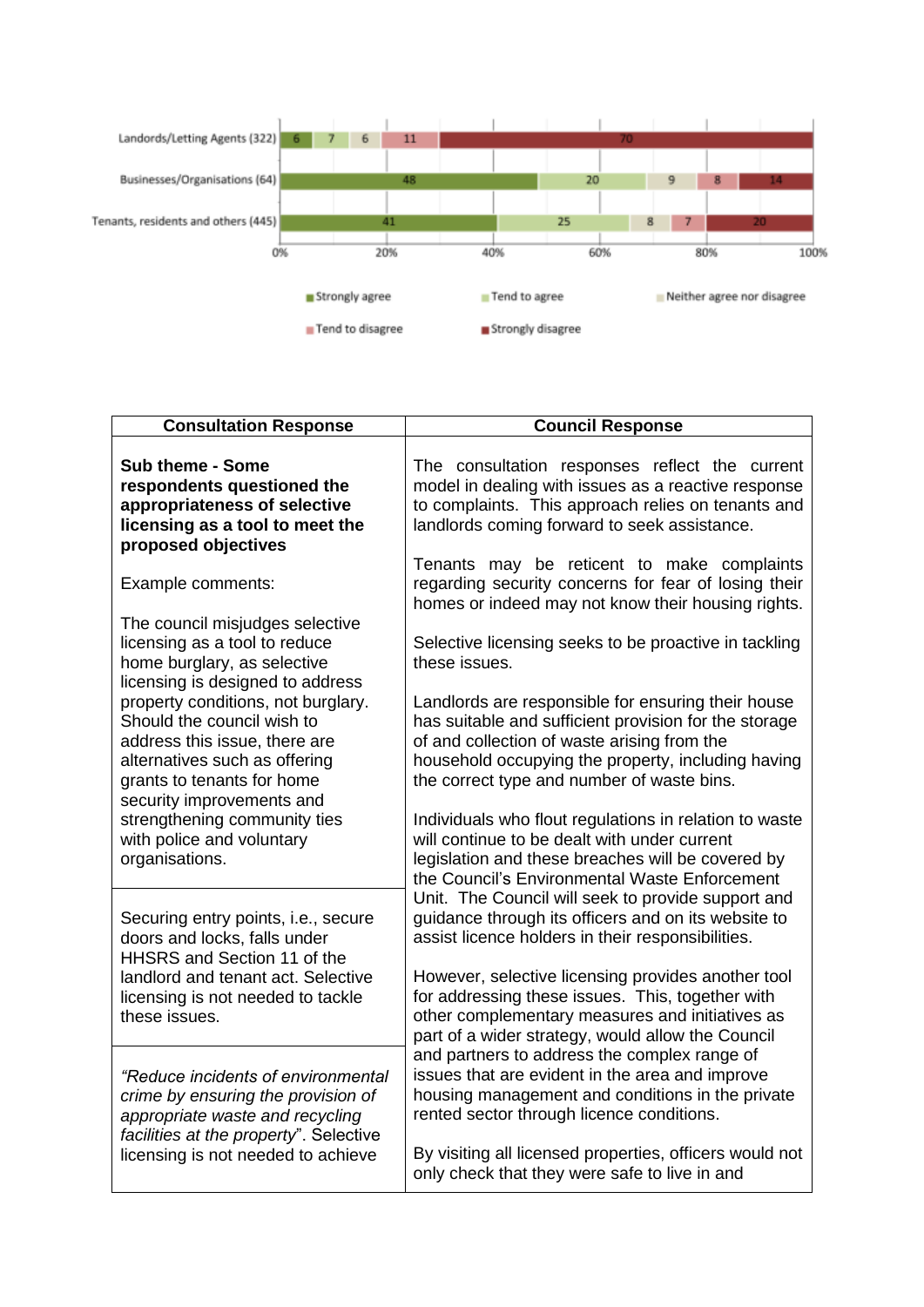| this aim and is outside the purview<br>of a scheme.                                                                                                                                                                                         | managed properly but would also identify<br>individuals who may need help and advice with<br>issues such as access to training and employment,<br>household budgeting and debt management,<br>health and support around the home.                                                                                                |
|---------------------------------------------------------------------------------------------------------------------------------------------------------------------------------------------------------------------------------------------|----------------------------------------------------------------------------------------------------------------------------------------------------------------------------------------------------------------------------------------------------------------------------------------------------------------------------------|
| "Reduce benefit fraud. The<br>Department of Works and<br>Pension estimate that £6.3 billion<br>were overpaid in benefits in                                                                                                                 | Officers would be able to make referrals to relevant<br>agencies and act as a link between occupants and<br>other council departments. These include the<br><b>Council's Community Safety Team, Housing</b><br>Options Service, and also external agencies such<br>as the police and the third sector.                           |
| 2020/21 due to fraudulent benefit<br>claims. Selective licensing will<br>enable the council to gather and<br>share information with the<br>Council's Corporate Fraud Team<br>and benefits agencies to reduce<br>fraud".                     | Birmingham has one of the highest rates of fuel<br>poverty in the country. A household is said to be in<br>fuel poverty if their fuel costs are above average<br>(the national median level), and, were they to<br>spend that amount they would be left with a<br>residual income below the official poverty line.               |
| One respondent representing a<br>landlord group advocated using<br>council tax records to identify<br>tenures used by the private<br>rented sector and those landlords<br>in charge of those properties.<br>Unlike discretionary licensing, | Figures from the Department for Business, Energy<br>and Industrial Strategy (BEIS) show nearly one in<br>five households in the City, over 70,000 in all,<br>would be pushed into poverty by the cost of heating<br>and lighting their homes properly. This is<br>considerably higher than the national average of<br>one in 10. |
| landlords do not require self-<br>identification, making it harder for<br>criminal landlords to operate<br>under the radar. With this                                                                                                       | Landlords can help with providing homes that are<br>energy efficient and meet the minimum energy<br>efficiency standard (MEES).                                                                                                                                                                                                  |
| approach, the council would not<br>need to seek permission from the<br>government and would be able to<br>implement it with no difficulty.                                                                                                  | Identifying fraud is a complex exercise that requires<br>the use of multiple tools and partnership data. It is<br>therefore thought that any additional processes that<br>will support this objective are beneficial to the<br>overall goal.                                                                                     |
| Selective Licensing alone will not<br>reduce crime; additional measures<br>such as community development<br>and Policing are also required.                                                                                                 | Selective licensing works in unison with other<br>strategies and with partners such as West Midlands<br>Police to address issues at a neighbourhood level<br>in a holistic manner. Selective licensing will<br>enhance the community safety partnership<br>response.                                                             |
| Some respondents questioned how<br>selective licensing will help address<br>fuel poverty, specifically what role<br>private landlords have in this.                                                                                         | Whilst online training would aid in improving<br>management standards, training would only be<br>mandatory if it was part of a licensing scheme.<br>Selective licensing requires landlords to evidence<br>compliance with the proposed licence conditions                                                                        |
| A better route would be to have<br>better educated landlords by online                                                                                                                                                                      | and the Council will ensure that licence holders are<br>compliant through property inspections.                                                                                                                                                                                                                                  |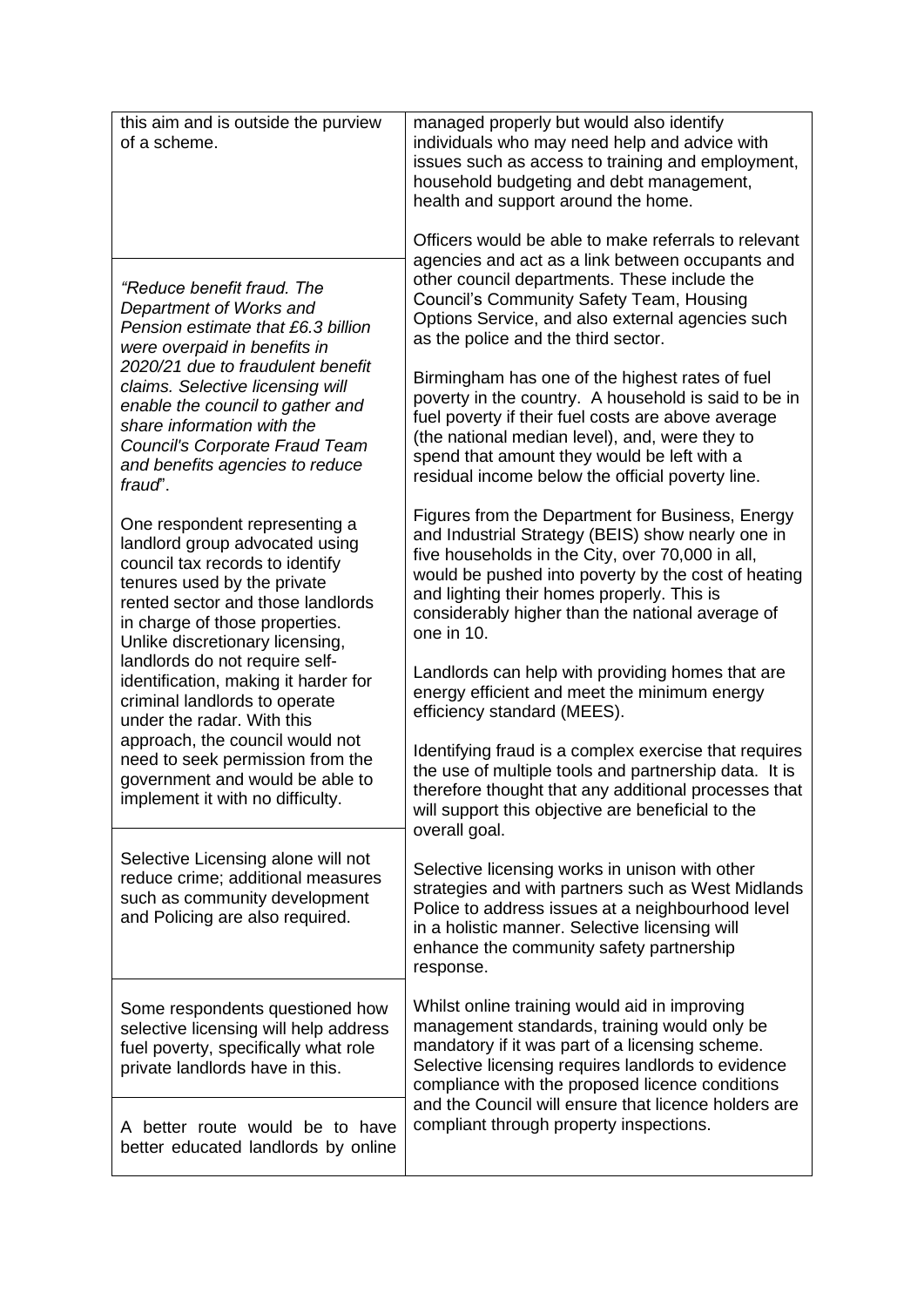| questionnaire<br>that<br>would<br>be<br>mandatory.                                                                                                                                                                                              | The Council recognises the importance of raising<br>awareness and knowledge, and intends to deliver<br>online resources and training to landlords to raise<br>awareness of property management standards.                                                                                                                                                                                           |
|-------------------------------------------------------------------------------------------------------------------------------------------------------------------------------------------------------------------------------------------------|-----------------------------------------------------------------------------------------------------------------------------------------------------------------------------------------------------------------------------------------------------------------------------------------------------------------------------------------------------------------------------------------------------|
| monitor<br>How<br>will<br>these<br>you<br>properties? Will you be inspecting<br>them? Or will you just charge a<br>licence and wait for a problem to crop<br>up i.e. reactive                                                                   | The Council will also make information available to<br>landlords and tenants on matters that benefit them<br>such as energy initiatives, updated guidance, and<br>details of local initiatives.                                                                                                                                                                                                     |
| Sub theme - The Council does<br>not have the ability or<br>resources to administer the<br>proposed scheme<br>Example comment:                                                                                                                   | The selective licensing team will be a separate<br>entity to the mandatory HMO licensing team.<br>Extensive work has been done to quantify the<br>resource required to deliver this scheme and the<br>proposed licence fee set at a level to ensure this<br>resource can be funded.                                                                                                                 |
| If the council have a substantial<br>backlog of mandatory licence<br>applications, then we question<br>the council's ability to take on<br>and run a discretionary licensing<br>scheme efficiently and                                          | Following a review of the consultation comments,<br>the proposed fee will be increased to reflect the need<br>staffing to be provided within the<br>for extra<br>enforcement team to deal with landlords/properties<br>that are operating without the appropriate licence.                                                                                                                          |
| effectively. If the council is<br>running behind on mandatory<br>stock, then further licensing<br>would not be beneficial for either<br>landlords or tenants. Instead, the<br>council should focus its efforts on<br>using existing enforcement | The mandatory HMO licensing scheme has<br>recently undergone a significant review and any<br>existing backlog has been significantly reduced and<br>is forecast to be eliminated by the 31 March 2022.<br>From the 1 April 2022 a new operating model will<br>be introduced.                                                                                                                        |
| powers on the private rented<br>sector to target substandard<br>properties and root out criminal<br>landlords, not pouring already<br>stretched resources into a                                                                                | The Council's Private Rented Sector team carries<br>out a range of reactive housing inspections and will<br>continue to do so regardless of selective licensing<br>or not.                                                                                                                                                                                                                          |
| discretionary licensing scheme.                                                                                                                                                                                                                 | Whilst addressing conditions and tackling poor<br>landlords and agents in the private rented sector,<br>this work does not address the wider issues in the<br>area or address property management by the<br>sector.                                                                                                                                                                                 |
|                                                                                                                                                                                                                                                 | Selective licensing, together with other<br>complementary measures and initiatives as part of<br>a wider strategy, would allow the Council and<br>partners, working with landlords and agents, to<br>address the complex range of issues that are<br>evident in the area and improve housing conditions<br>in the private rented sector that the current<br>approaches have not managed to address. |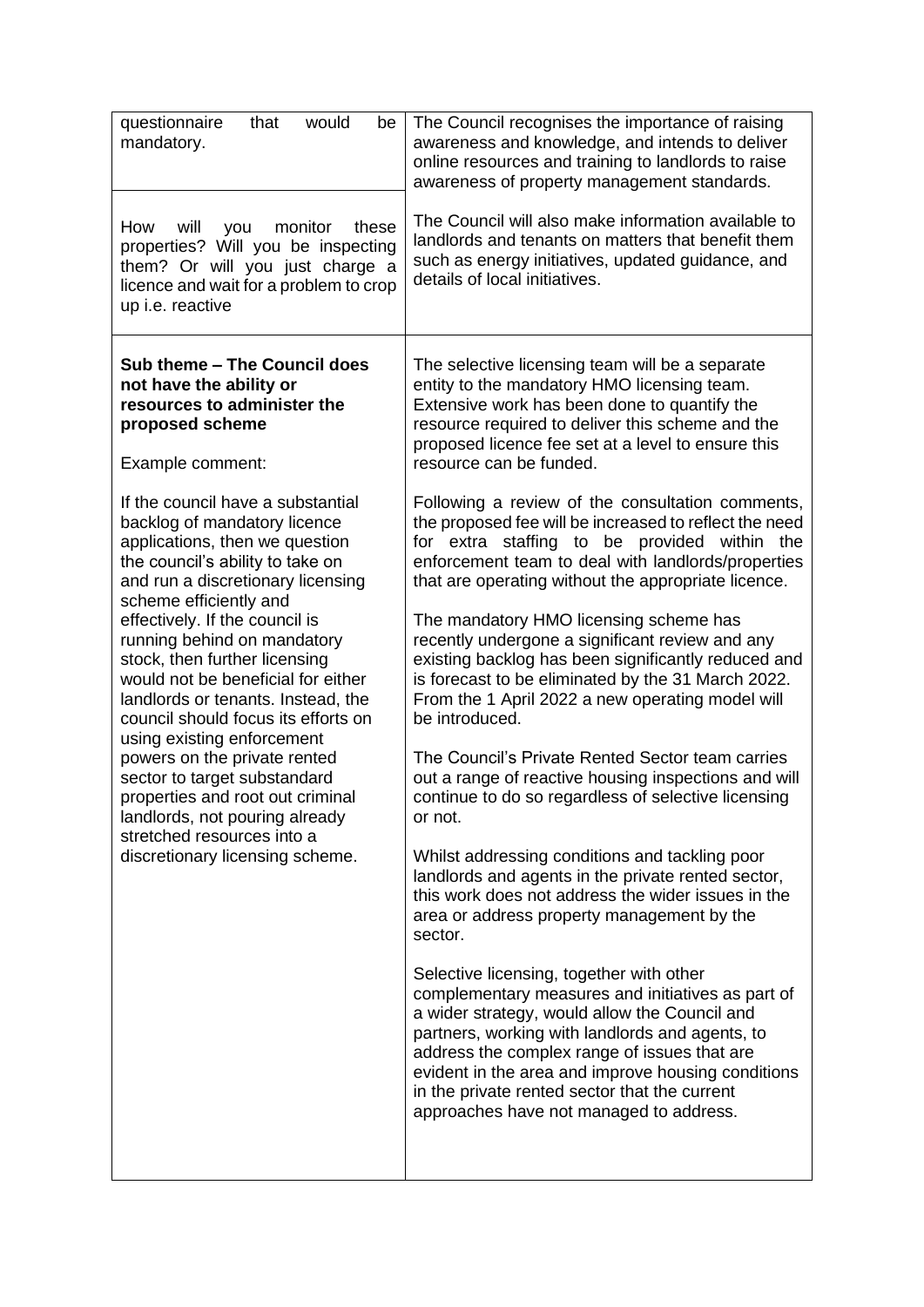| <b>Sub</b><br><b>Respondents</b><br>theme<br>$\qquad \qquad \blacksquare$<br>questioned the link between crime<br>and high levels of private rented<br>accommodation                                                                                                                                                                                                                                                                                                                                                                                                                        | The 2015 report "Safe as Houses? Crime and<br>changing tenure patterns" by the independent think<br>tank, The Police Foundation, found that there was a<br>correlation between levels of burglary and the<br>proportion of private rented housing in an area.                                                                                                                                                                                                                                                                                                                                                                                                                                                                            |
|---------------------------------------------------------------------------------------------------------------------------------------------------------------------------------------------------------------------------------------------------------------------------------------------------------------------------------------------------------------------------------------------------------------------------------------------------------------------------------------------------------------------------------------------------------------------------------------------|------------------------------------------------------------------------------------------------------------------------------------------------------------------------------------------------------------------------------------------------------------------------------------------------------------------------------------------------------------------------------------------------------------------------------------------------------------------------------------------------------------------------------------------------------------------------------------------------------------------------------------------------------------------------------------------------------------------------------------------|
| Example comments:<br>Crime is linked to other areas more<br>than private rented homes (for<br>example, some agreed that more<br>affluent areas had more burglaries<br>often by people from outside the<br>area, and some said they associate<br>crime with council properties so it<br>would be more effective for the City<br>Council to<br>their<br>target<br>own<br>properties.)<br>Some<br>respondents<br>little<br>saw<br>connection between private rented<br>housing in itself, and crime. They felt<br>that there were more effective ways<br>tackle<br>crime.<br>From<br>one<br>to | There are two possible reasons for this. One, that<br>the quality of security measures in place in some<br>properties is poor which makes unlawful entry<br>easier, and two, that areas with poor housing<br>environments will experience a higher rate of<br>resident churn or movement. This churn can make<br>it harder for areas to come together as a community<br>and challenge unlawful activity.<br>The report also found that opportunities for local<br>partners to undertake positive action to address<br>crime problems linked to the private rented sector<br>are greater in places where a firmer regulatory grip<br>has been achieved through private rented sector<br>licensing schemes licensing and related measures. |
| perspective, respondents suggested<br>development<br>community<br>and<br>support such as community groups,<br>youth centres, education,<br>and<br>increasing green space.<br>From<br>another perspective, participants<br>suggested increased policing.                                                                                                                                                                                                                                                                                                                                     |                                                                                                                                                                                                                                                                                                                                                                                                                                                                                                                                                                                                                                                                                                                                          |
| Sub theme - Respondents asked if<br>non-mandatory HMO's, Airbnd's,<br><b>Exempt Accommodation, and the</b><br><b>Council's own</b><br>social<br>housing<br>could be included<br>within the<br>proposed scheme?<br>Example comments:<br>something<br>It's<br>probably<br>entirely<br>separate - but is it possible that air<br>Bnb's also be targeted in policy of<br>some sort? These cause a lot of<br>noise and cause social problems in<br>many city apartment blocks                                                                                                                    | Section 79(3) of the Housing Act 2004 exempts<br>socially let properties (both Local Authority and<br>Housing Association tenancies) from selective<br>licensing. There are other exemptions, which are<br>detailed in The Selective Licensing of Houses<br>(Specified Exemptions) (England) Order 2006<br>(http://www.legislation.gov.uk/uksi/2006/370/made).<br>These exemptions include Airbnb and Exempt<br>Accommodation.<br>Selective licensing will cover smaller HMOs within<br>the 25 wards. The Council are committed to<br>considering additional licensing and other<br>interventions for other neighbourhoods if this is<br>supported by evidence.                                                                          |
|                                                                                                                                                                                                                                                                                                                                                                                                                                                                                                                                                                                             | The Council is aware of a number of issues in the<br>supported exempt accommodation sector, which                                                                                                                                                                                                                                                                                                                                                                                                                                                                                                                                                                                                                                        |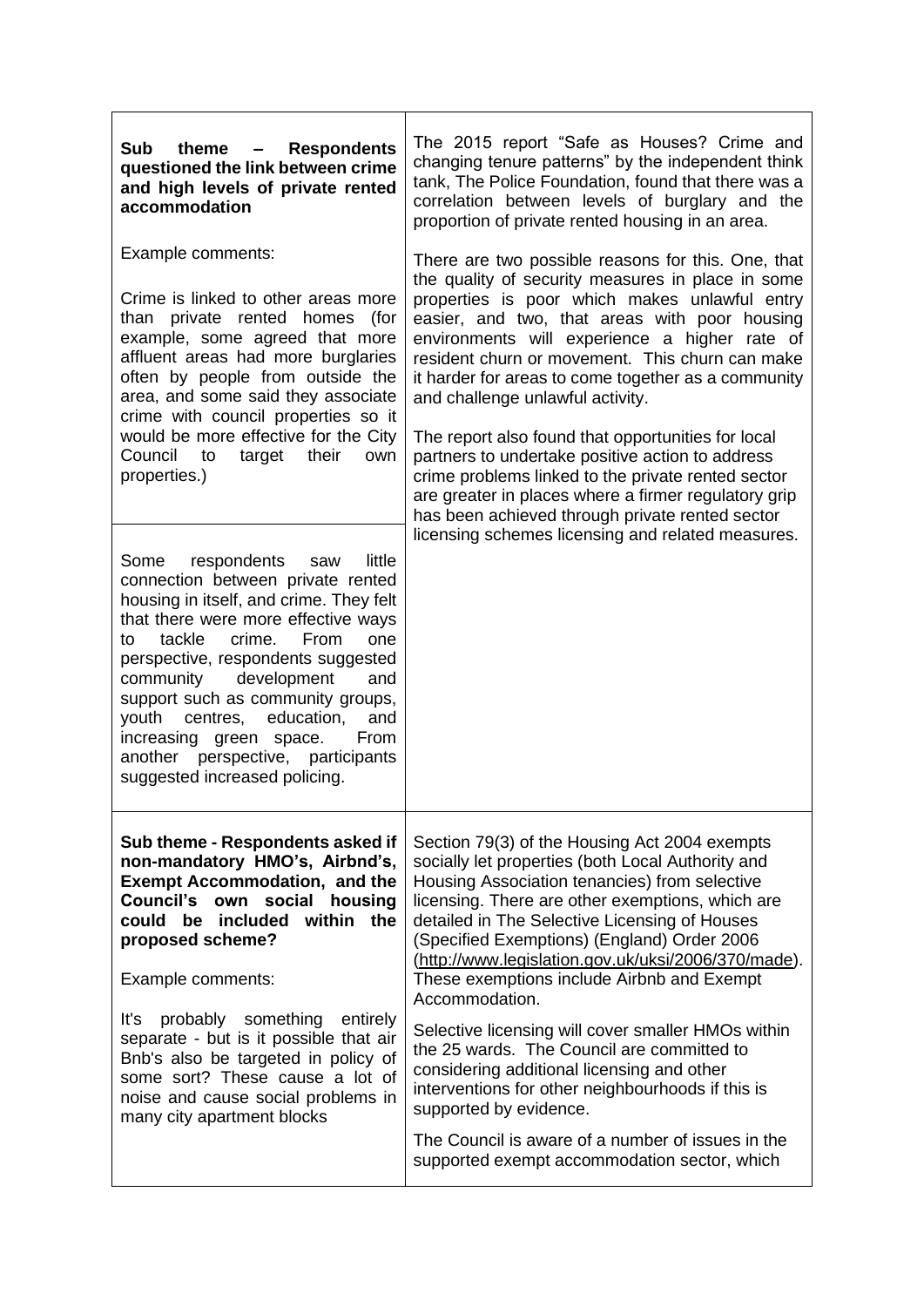| Additional licensing should also be<br>considered for HMOs                                                                                                                                                                                                                                                                                                                            | have arisen largely due to insufficient legislation<br>and regulation in place nationally. The Council are<br>piloting a multi-agency approach to tacking issues<br>related to exempt accommodation.                                                                                                                                                                                                                                                                                                                                                                                                                                                                                                                                                                                                                                                                              |
|---------------------------------------------------------------------------------------------------------------------------------------------------------------------------------------------------------------------------------------------------------------------------------------------------------------------------------------------------------------------------------------|-----------------------------------------------------------------------------------------------------------------------------------------------------------------------------------------------------------------------------------------------------------------------------------------------------------------------------------------------------------------------------------------------------------------------------------------------------------------------------------------------------------------------------------------------------------------------------------------------------------------------------------------------------------------------------------------------------------------------------------------------------------------------------------------------------------------------------------------------------------------------------------|
| Almost all problems stem from one<br>section of the market. That is social<br>HMOs or exempt HMOs. To have a<br>dramatic effect on crime and rubbish<br>and sub standard accommodation.<br>The social housing providers should<br>come under more scrutiny                                                                                                                            | The pilot has included the roll out of a new<br>Birmingham Quality Standard and new multi-<br>disciplinary teams who are undertaking a regime of<br>inspections of property and support standards and<br>investigating anti-social behaviour and organised<br>crime.                                                                                                                                                                                                                                                                                                                                                                                                                                                                                                                                                                                                              |
|                                                                                                                                                                                                                                                                                                                                                                                       | In December 2021, a report from the Birmingham<br>City Council Overview & Scrutiny Committee has<br>produced some further key recommendations                                                                                                                                                                                                                                                                                                                                                                                                                                                                                                                                                                                                                                                                                                                                     |
| To have a dramatic effect on crime<br>rubbish and sub standard<br>and<br>accommodation. The social housing<br>providers should come under more<br>scrutiny. If you keep making if harder<br>to make single let's a viable business<br>you will be left with HMOs and<br>serviced accommodation only. Then<br>no doubt blame landlords for moving<br>into SA (supported accommodation) | which include the following<br>1. Building on the success of the pilot,<br>continuing inspection teams and ensuring<br>resolution of concerns from local citizens<br>2. Ensuring council-wide practice is consistent<br>with the aims of the Quality Standards for<br>providers, Charter of Rights for tenants and<br>the Supported Housing Strategy<br>Supporting the Housing Benefit process<br>3.<br>through additional multi-disciplinary reviews<br>Strengthening planning controls through a<br>4.<br>review of existing practices and<br>enforcement policies<br>5. Working with regional partners and other<br>local authorities to reduce 'lifting and<br>shifting' of vulnerable people from<br>elsewhere in the country<br>6. Continue to lobby the government to<br>address the national issues and lack of<br>regulation set out in the Scrutiny Committee<br>report |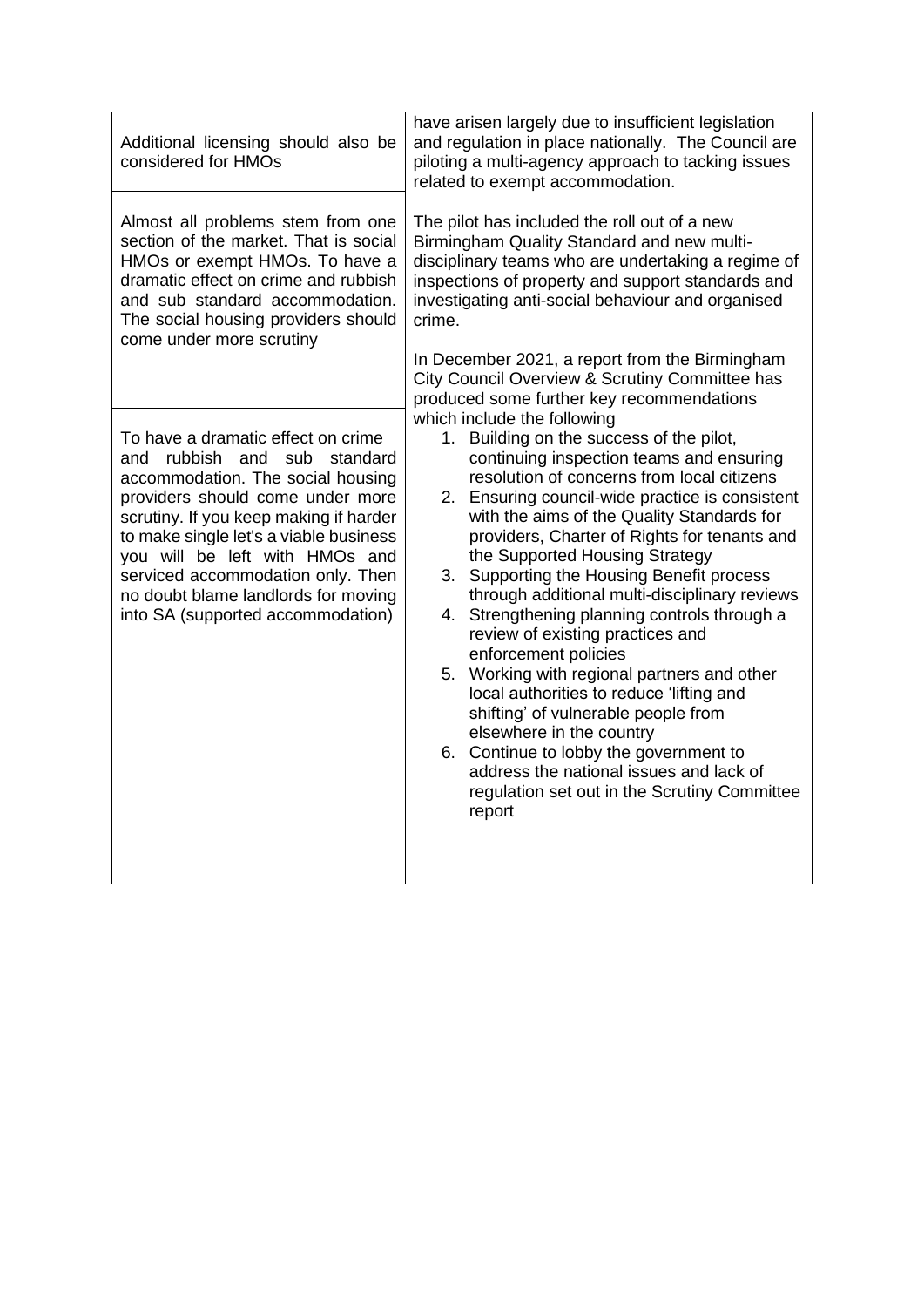### **Theme 2 – Related Strategies**

The guidance requires that any selective licensing scheme must be consistent with other related strategies. The following information evidences that a selective licensing scheme would be consistent with the Council's related strategies.

The Council believes that the introduction of selective licensing supports the:

- Council Plan 2018 2022
- Homelessness Prevention Strategy 2017+
- Empty Properties Strategy

| <b>Consultation Response</b>                                                                                                                                                                                                                                                                                                                                                                                                                                                                                                                                                                                                                                                                                                                                                                                                                                                                                                        | <b>Council Response</b>                                                                                                                                                                                                                                                                                                                                                                                                                                                                                                                                                                     |
|-------------------------------------------------------------------------------------------------------------------------------------------------------------------------------------------------------------------------------------------------------------------------------------------------------------------------------------------------------------------------------------------------------------------------------------------------------------------------------------------------------------------------------------------------------------------------------------------------------------------------------------------------------------------------------------------------------------------------------------------------------------------------------------------------------------------------------------------------------------------------------------------------------------------------------------|---------------------------------------------------------------------------------------------------------------------------------------------------------------------------------------------------------------------------------------------------------------------------------------------------------------------------------------------------------------------------------------------------------------------------------------------------------------------------------------------------------------------------------------------------------------------------------------------|
| Sub theme - Some respondents<br>questioned how selective licensing<br>would support the delivery of other<br><b>Council strategies</b><br>Example comment:<br><b>Empty Property Strategy. The Council</b><br>has stated they want selective licensing<br>to reduce the number of empty homes<br>within the proposed wards; however, the<br>council has outlined no strategy beyond<br>this. There is no mention of previous<br>activity from the council on how empty<br>homes have been tackled in the form of<br><b>Empty Dwelling Management Orders,</b><br>loans/grants available to bring these<br>properties back into use or case studies<br>involving empty properties. The council<br>should provide further information into<br>what active steps have been taken that<br>reduce the number of empty properties<br>within the city to aid the high number of<br>people waiting on the housing list for<br>social housing. | The selective licensing scheme seeks to<br>work in conjunction with other strategies.<br>For example, by raising standards within<br>the private rented sector it is less likely that<br>these premises will fall into disrepair and<br>become vacant i.e. an empty property, that<br>would have a negative impact on the<br>neighbourhood and be unavailable for<br>housing purposes.<br>The Council's Help to Rent Scheme<br>supports homeless households into the<br>private rented sector and provides landlords<br>with suitable tenants rather than leave the<br>property unoccupied. |
| Sub theme - Some respondents made<br>recommendations to include selective<br>licensing as a piece of work to address<br>wider housing and community issues                                                                                                                                                                                                                                                                                                                                                                                                                                                                                                                                                                                                                                                                                                                                                                          | The purpose of selective licensing is to<br>enhance and exploit opportunities for<br>delivering overall neighbourhood<br>improvements.                                                                                                                                                                                                                                                                                                                                                                                                                                                      |
| Example comment:<br>I believe the selective licencing should be<br>used alongside community building<br>measures, giving local communities more<br>say in what happens in their area, and more                                                                                                                                                                                                                                                                                                                                                                                                                                                                                                                                                                                                                                                                                                                                      | It is not intended to be a standalone<br>scheme, and for that reason we have<br>sought to demonstrate how it fits into the<br>Council's Plan and other strategies.                                                                                                                                                                                                                                                                                                                                                                                                                          |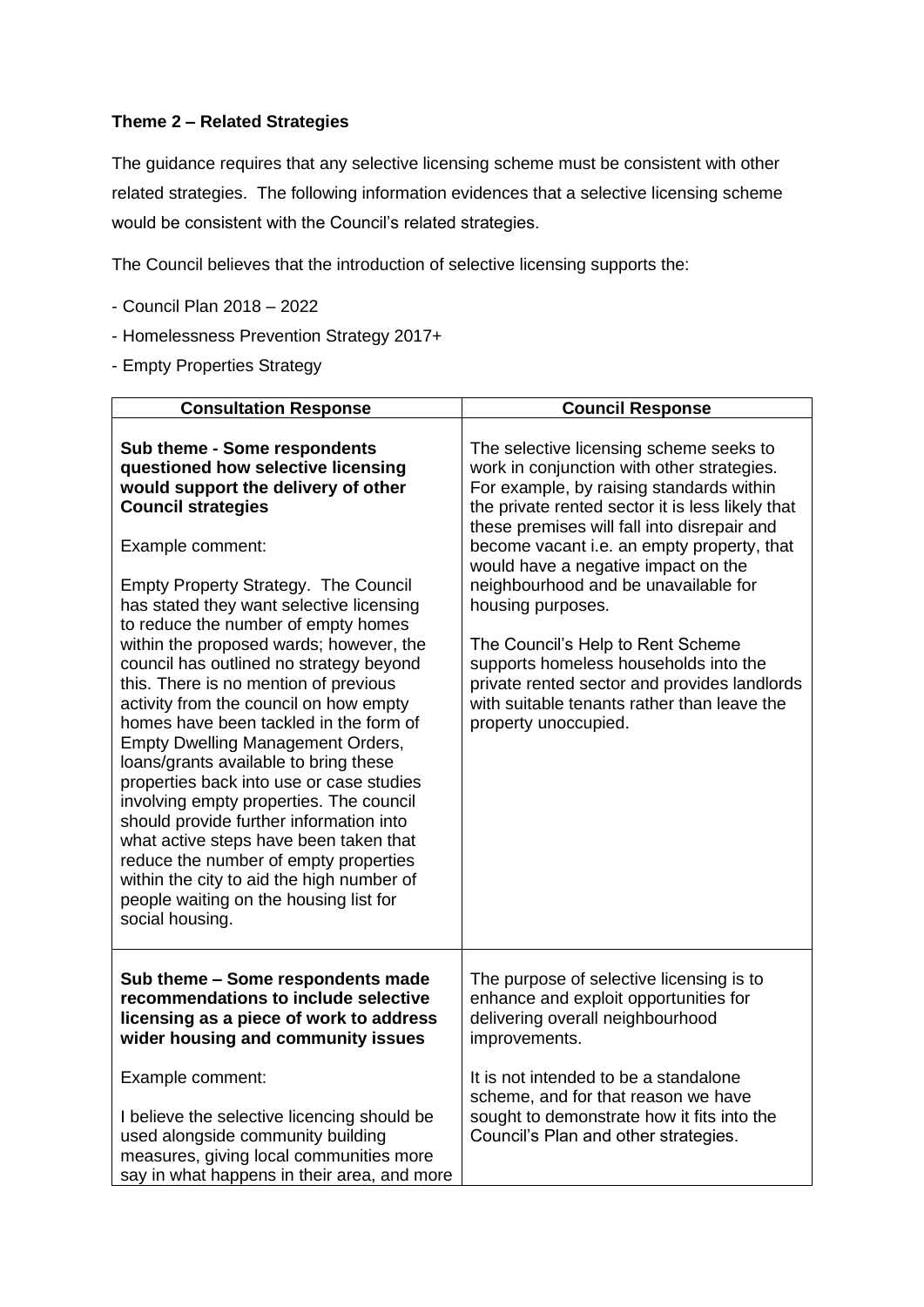| community-friendly policing. I also feel that<br>measures around street cleaning, and<br>keeping the environment in good repair,<br>coupled with the mobile recycling scheme<br>will play a part in making people take more<br>pride in their areas. All of these measures<br>should be accompanied by education - for<br>example making people aware of the<br>support services are around them, what<br>recycling is taken where and when, etc.            | The proposed designation has been<br>identified as having high deprivation and<br>crime, it therefore falls that any intervention<br>within standards of housing are likely to<br>impact positively with respect to<br>environmental conditions of the<br>neighbourhood, the safety and wellbeing of<br>tenants, and by providing a safe and stable<br>environment, increase the life chances of<br>children.                                                                                                                                                                                                                                           |
|--------------------------------------------------------------------------------------------------------------------------------------------------------------------------------------------------------------------------------------------------------------------------------------------------------------------------------------------------------------------------------------------------------------------------------------------------------------|---------------------------------------------------------------------------------------------------------------------------------------------------------------------------------------------------------------------------------------------------------------------------------------------------------------------------------------------------------------------------------------------------------------------------------------------------------------------------------------------------------------------------------------------------------------------------------------------------------------------------------------------------------|
| Birmingham's route to zero policy is<br>significant. Is there an opportunity to link it<br>in with this? Landlords rarely invest in<br>insulation, draught proofing, energy<br>reduction measures, solar hot water etc.<br>Because they don't gain from it. Could<br>minimum standards be required to install<br>certain features. To improve living<br>conditions and reduce tenant overheads                                                               | Selective licensing meets with the aims and<br>objective of the Council's Levelling Up<br>Strategy which has as its vision and<br>objective:<br>Our vision for levelling up is to increase<br>growth and harness it to create a fairer,<br>stronger city, where all citizens share in the<br>benefits, including through a just transition<br>to net zero, where our citizens live longer,<br>healthier and happier lives with                                                                                                                                                                                                                          |
| Great to focus on crime & housing but<br>needs recognition that each only account<br>for 9.3% within the seven domains of IMD.<br>Income & employment both account for<br>more than double that percentage with<br>education & health at 13.5%. Questions<br>remain whether action to address<br>deprivation need to be multi-faceted or<br>whether bcc's strategic focus should be on<br>those two domains where actions could<br>have a much bigger impact | opportunities to shape their own lives and<br>communities, and we overcome long-<br>standing inequalities such as child poverty.<br>This means developing places where all<br>residents regardless of their background,<br>and especially those most in need, have the<br>capabilities and access to shape and<br>benefit from a good education, skills<br>progression, fulfilling well-paid jobs,<br>affordable and high-quality housing,<br>effective public services, better health<br>outcomes, high-quality and connected<br>physical and digital infrastructure and a<br>living environment, rich in culture, amenities<br>and green open spaces. |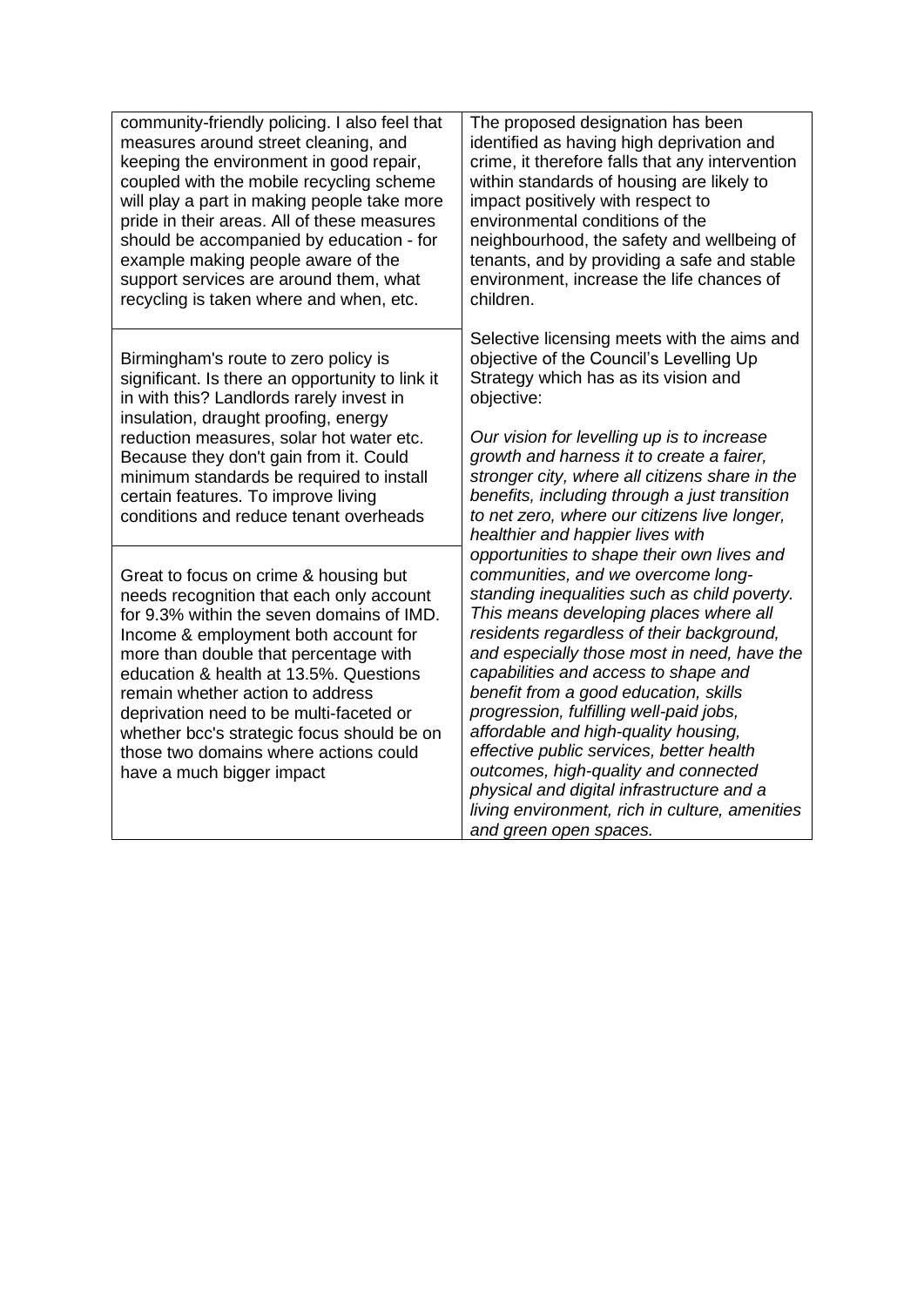### **Theme 3 - Proposed area for designation**

Government regulations and guidance for the introduction of selective licensing requires local authorities to meet strict criteria before a selective licensing scheme can be implemented in an area/s. Based on the research the Council has undertaken, opinion was sought on a proposal to introduce selective licensing on the following statutory grounds:

A significant proportion of the stock is privately rented and that this stock is in:

- an area that experiences high levels of deprivation
- an area that experiences high levels of crime

The data shows the proposed designation meets the criteria for selective licensing in that:

• It contains a high proportion of privately rented homes compared to the national average (greater than 20%).

• The area is experiencing levels of crime higher than the Birmingham average.

• The area within the designation is experiencing higher levels of deprivation amongst its population that the Birmingham average.

- 
- 
- 
- 
- 
- Bordesley Green Lozells Ward End
- 
- Bournbook & Selly Park Small Heath
- 
- 
- 
- Aston Heartlands Sparkhill
	-
	-
	-
	-
	-

a selective licensing scheme covering these areas is shown in the table below.

• Edgbaston • Soho & Jewellery Quarter

The extent to which respondents agreed or disagree with the Council's proposal to introduce

- 
- Acocks Green Gravelly Hill South Yardley<br>Alum Rock Handsworth Sparkbrook & I • Alum Rock • Handsworth • Sparkbrook & Balsall Heath
	-
- Balsall Heath West Holyhead Stockland Green
- Birchfield Ladywood Tyseley & Hay Mills
	-
- Bordsley & Highgate North Edgbaston Yardley West & Stechford

Landords/Letting Agents (297) Businesses/Organisations (62) 18 5 Tenants, residents and others (416) 16  $5 \vert 3$ 0% 20% 40% 60% 80% 100% Strongly agree Tend to agree Neither agree nor disagree Tend to disagree Strongly disagree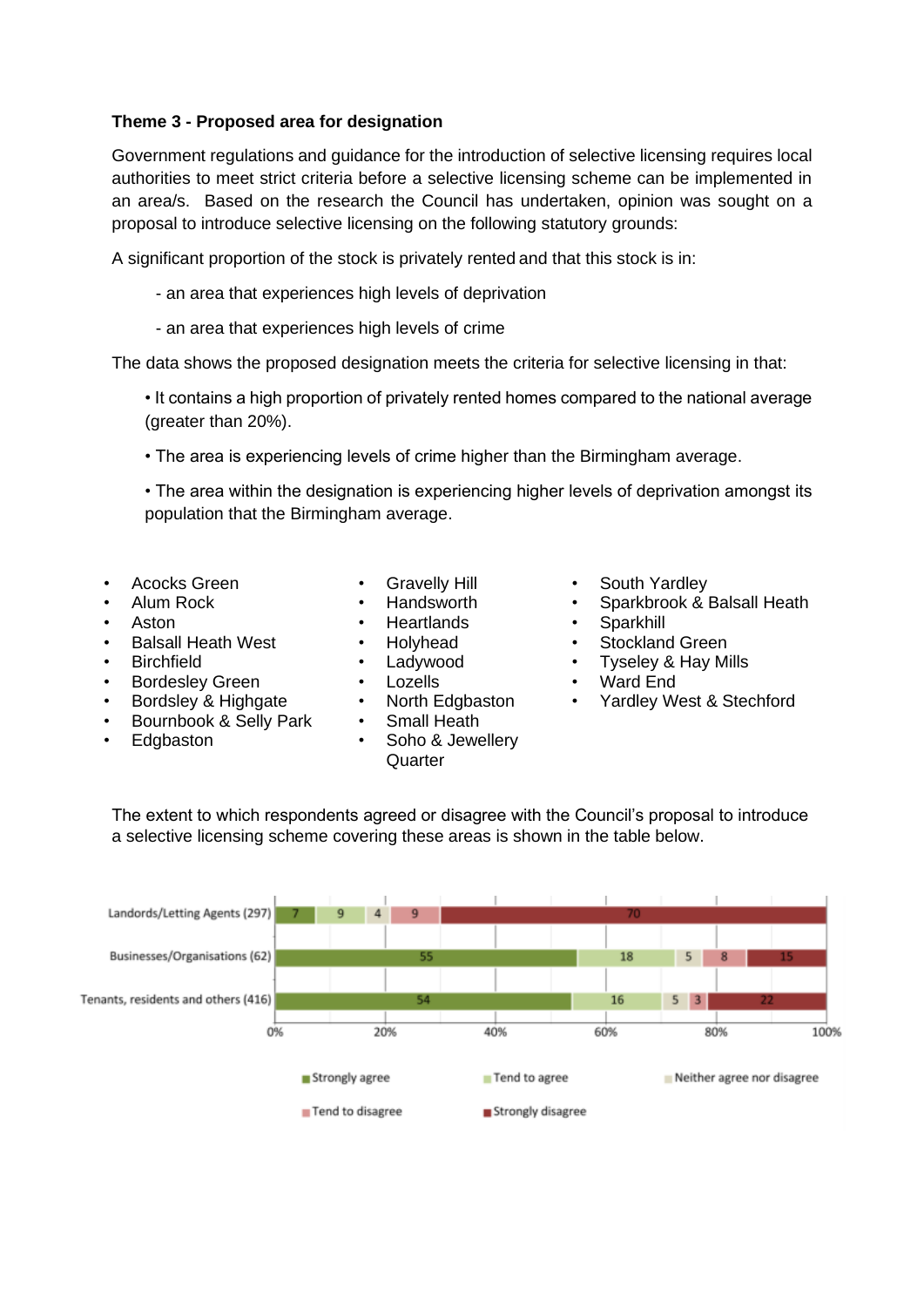Fewer than a fifth of landlords/agents (16%) agreed with the specific proposal for a scheme covering the identified 25 wards, whereas nearly four-in-five disagreed (81%).

On the other hand, almost three-quarters of businesses and organisations agreed with the proposal (73%), as did seven-in-ten tenants, residents and other stakeholders (70%). Around a quarter of respondents from these two groups (23% of businesses/organisations and 25% of tenants, residents and other stakeholders) disagreed with the proposed selective licensing scheme.

| <b>Consultation Response</b>                                                                                                                                                                                                                                                                                                                                                                                                                                                                  | <b>Council Response</b>                                                                                                                                                                                                                                                                                                                                                                                                                                                  |
|-----------------------------------------------------------------------------------------------------------------------------------------------------------------------------------------------------------------------------------------------------------------------------------------------------------------------------------------------------------------------------------------------------------------------------------------------------------------------------------------------|--------------------------------------------------------------------------------------------------------------------------------------------------------------------------------------------------------------------------------------------------------------------------------------------------------------------------------------------------------------------------------------------------------------------------------------------------------------------------|
| Sub theme - Many respondents were<br>unhappy that only certain wards<br>in<br>Birmingham had been selected<br>for<br>licensing,<br>felt<br>saying<br>that<br>it<br>'discriminatory', with some feeling that a<br>City wide scheme would<br>be<br>more<br>appropriate. Many felt that other wards,<br>or specific areas within other wards,<br>should be included in the proposed<br>scheme                                                                                                    | Selective licensing is a legislative tool that<br>should only be used by local authorities to<br>address specific problems in a particular<br>area, subject to qualifying criteria being met.<br>More affluent areas may not have the<br>significant, concentrated problems which<br>meet the criteria for selective licensing.<br>A City-wide scheme would not be able to<br>deal with specific local problems. Whilst a<br>small number of local authorities in the UK |
| Example comments:<br>While fully supporting selective licensing for<br>the city. There is evidence from other areas<br>of the country, that a ward based approach<br>is not the most effective targeting method.                                                                                                                                                                                                                                                                              | have been given permission to introduce<br>schemes, the<br>Government<br>city–wide<br>generally does not support the use of<br>licensing across an entire local authority<br>area.                                                                                                                                                                                                                                                                                       |
| This is especially true when looking at issues<br>around displacement effects.<br>A ward plus lower super output area gives a<br>much clearer measure. Erdington, Weoley &<br>Selly Oak and Handsworth wood all have<br>areas which would benefit from control and<br>in some respects deserve inclusion as whole<br>wards in the proposed licensing scheme                                                                                                                                   | The Council notes the comments in favour of<br>including additional wards or lower super<br>output areas to be included in the proposed<br>scheme. It is not possible to add additional<br>wards into the proposed scheme as the<br>additional wards have not met the original<br>thresholds set for % PRS per ward,<br>deprivation and crime. It is not possible to<br>include additional lower super output areas<br>as the city's original proposals were based       |
| There is need to consider a wider number of<br>wards and smaller areas in the city. The<br>original cabinet paper recommended a<br>number of wards that were subsequently<br>removed. They should be reinstated. There<br>smaller<br>than<br>also<br>ward<br>are<br>locations/concentrations that would benefit<br>from licensing. The scheme has flaws but it<br>is a start. The issues around landlords<br>moving their activities to unlicensed areas<br>being the most immediate concern. | on wards only.<br>However, we are committed to providing<br>local initiatives for local issues and as such<br>will work with partners and communities to<br>establish<br>effective<br>interventions<br>where<br>problems relating to private rented sector<br>properties are evident. This may include<br>establishing<br>further<br>whether<br>selective                                                                                                                |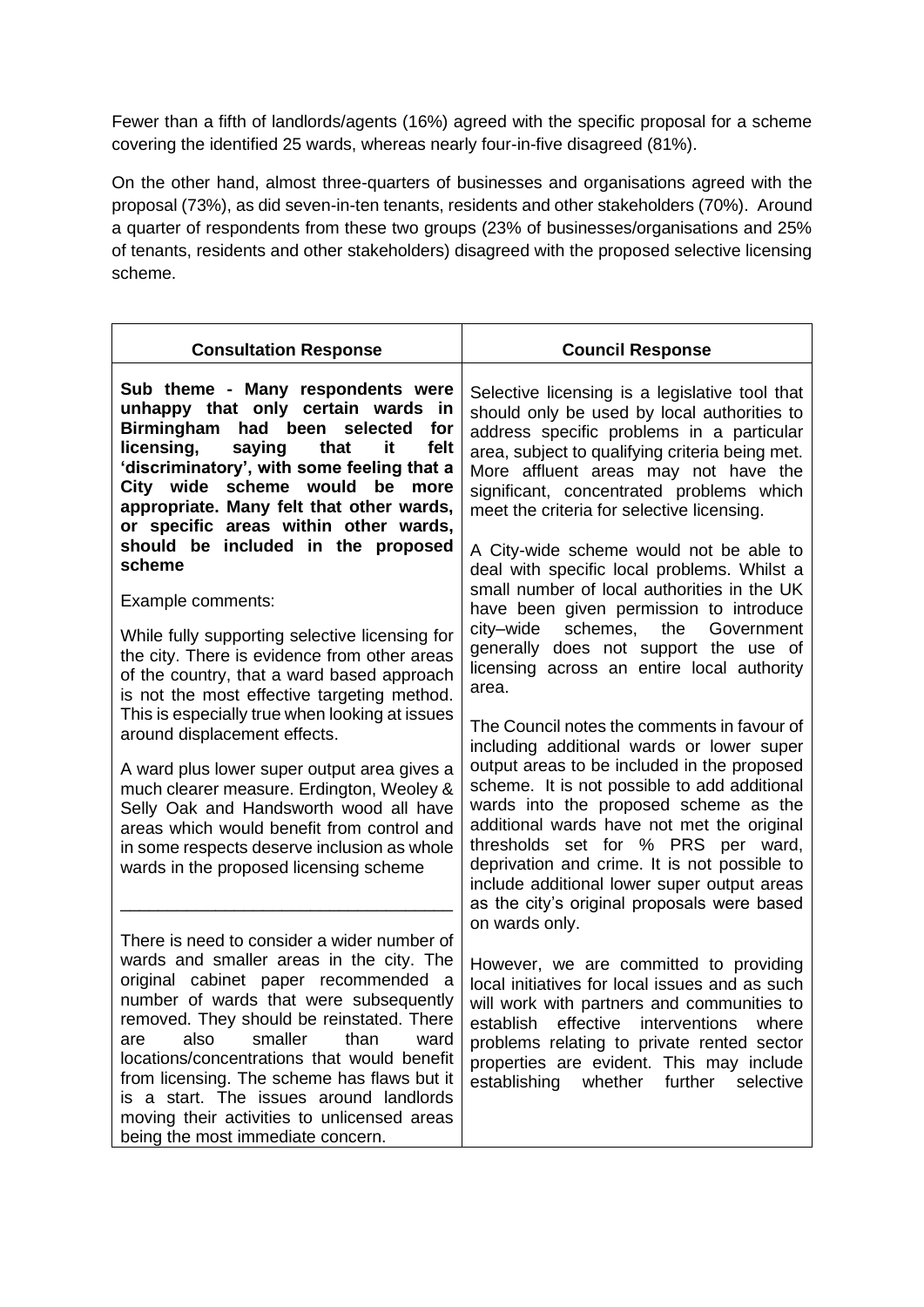| licensing or additional licensing (HMOs only)<br>schemes should be pursued.                                                                                                                                                                                                                            |
|--------------------------------------------------------------------------------------------------------------------------------------------------------------------------------------------------------------------------------------------------------------------------------------------------------|
| The Council acknowledges that there is the<br>potential for any landlord or tenant to move<br>from one area to another. This already<br>occurs and will continue to occur regardless<br>of whether selective licensing is introduced<br>or not.                                                        |
| Holding a licence and being fully compliant<br>with licence conditions will enable landlords<br>to demonstrate to tenants good standards of<br>management. This should be seen as a<br>positive and will be increasingly so when the<br>majority of properties are licensed.                           |
| There is always the potential that private<br>rented accommodation outside the scheme<br>could increase, however market forces are a<br>far greater driver in establishing which areas<br>have a high percentage of private rented<br>sector accommodation e.g. student housing<br>and rental returns. |
| The impacts of the scheme will be monitored<br>by the Council, to determine if there are any<br>issues as a result, and subsequently<br>managed.                                                                                                                                                       |
| However, any risks should be balanced<br>against the evidence of the need for action<br>to be taken to improve the issues related to<br>private sector housing in the<br>wards<br>identified.                                                                                                          |
|                                                                                                                                                                                                                                                                                                        |
|                                                                                                                                                                                                                                                                                                        |
|                                                                                                                                                                                                                                                                                                        |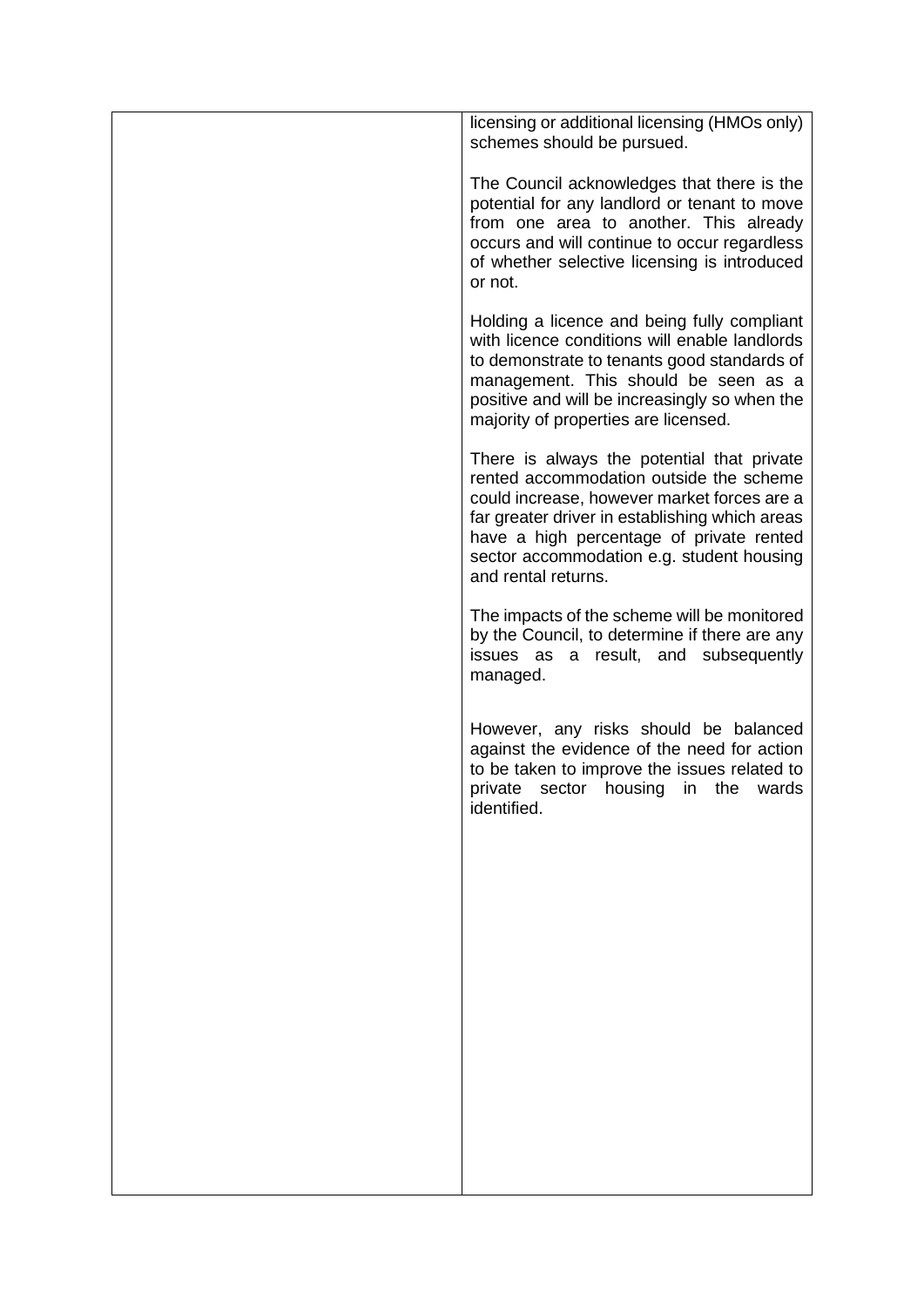### **Theme 4 – Proposed Licence Conditions**

The proposed licence conditions include the mandatory conditions set out in Schedule 4 of the Housing Act 2004 as well additional licence conditions designed to assist in meeting the objectives and desired outcomes of the scheme. The proposed conditions can be found in Appendix ? on pages 38 to 43.

Views on the proposed licence were mixed. Many respondents felt that these standards should be met anyway, regardless of the proposed licensing scheme. Some agreed with inspections to control crime, illegal immigration, and other social issues. However, some disagreed, as they argued that inspections would be an invasion of privacy for regular tenants.

The table below shows the percentage of respondents who either agreed, neither agreed or disagreed with the proposed licence conditions.



Just over a fifth of landlords and agents agreed with the proposed licence conditions (22%), with the majority disagreeing (71%). Conversely, most businesses/organisations (79%) and most tenants, residents and other stakeholders (70%) agreed with the proposed conditions.

One participant suggested that landlords complete a short online learning programme to better understand their legal and moral obligations.

Participants also felt that the conditions put too much pressure and responsibility on landlords. They felt that certain conditions should be the responsibility of the Council or tenants. Some argued that Birmingham City Council was trying to evade responsibility by putting that responsibility on landlords. Some also felt that the Council should ensure that all their properties were up to standard and any antisocial behaviour, or crime, by City Council tenants dealt with effectively.

Some participants agreed that the conditions are positive and will improve living conditions for people in the area.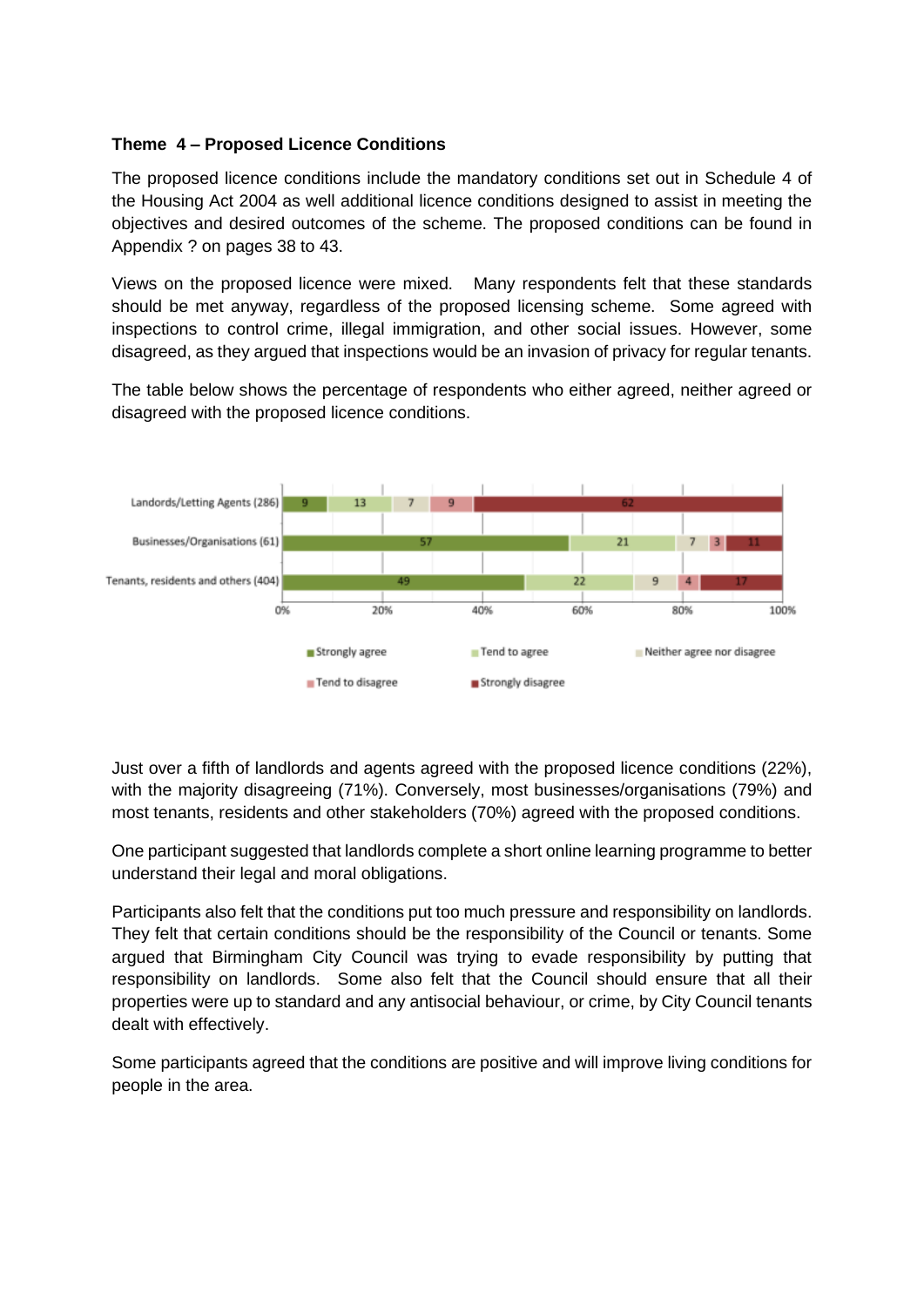| <b>Consultation Response</b>                                                                                                                                                                                                                                                                                                                                                                                                                                                                                                                                                                                                                                                                                                                  | <b>Council Response</b>                                                                                                                                                                                                                                                                                                                                                                                                                                                                                                                                                                                                                                                                                                                                                    |
|-----------------------------------------------------------------------------------------------------------------------------------------------------------------------------------------------------------------------------------------------------------------------------------------------------------------------------------------------------------------------------------------------------------------------------------------------------------------------------------------------------------------------------------------------------------------------------------------------------------------------------------------------------------------------------------------------------------------------------------------------|----------------------------------------------------------------------------------------------------------------------------------------------------------------------------------------------------------------------------------------------------------------------------------------------------------------------------------------------------------------------------------------------------------------------------------------------------------------------------------------------------------------------------------------------------------------------------------------------------------------------------------------------------------------------------------------------------------------------------------------------------------------------------|
| Sub theme - Some respondents<br>questioned the inclusion of licence<br>conditions that they felt were outside the<br>scope of a licence holder's responsibility                                                                                                                                                                                                                                                                                                                                                                                                                                                                                                                                                                               | Landlords are required to manage their<br>properties and tenancies effectively as part<br>of the proposed licence conditions. This<br>includes them taking all reasonable and<br>practicable steps to prevent or reduce                                                                                                                                                                                                                                                                                                                                                                                                                                                                                                                                                    |
| Example comments:                                                                                                                                                                                                                                                                                                                                                                                                                                                                                                                                                                                                                                                                                                                             | antisocial behaviour, by for example having<br>robust tenancy agreements in which                                                                                                                                                                                                                                                                                                                                                                                                                                                                                                                                                                                                                                                                                          |
| Antisocial behaviour. Landlords are usually<br>not experienced in managing antisocial<br>behaviour and do not have the professional<br>capacity to resolve tenants' mental health<br>issues or drug and alcohol dependency.<br>Suppose there are any allegations about a<br>tenant causing problems, and a landlord<br>ends the tenancy. In that case, the landlord<br>will have fulfilled their obligations under the<br>selective licensing scheme, even if the<br>tenant has any of the above issues.<br>This moves the problems around<br>Birmingham Council but does not help the<br>tenant, who could become lost in the<br>system, or worst, move towards the criminal<br>landlords. They will also blight another<br>resident's life. | breaches are dealt with properly.<br>A landlord's responsibility for the occupiers<br>of their properties does not replace the<br>responsibility of the Council and partners to<br>deal with antisocial behaviour, either in the<br>area, or at individual properties.<br>There may also be causative factors e.g.<br>structural at the address that is<br>exacerbating the situation, or drug and<br>alcohol dependency which is encouraging<br>the behaviour and this needs to be<br>identified with the help of the landlord. It is<br>in the interest of the landlord to identify and<br>try to resolve the issues so as to ensure a<br>continued tenancy and income.                                                                                                  |
| Regarding reducing antisocial behaviour<br>and those landlords must tackle such<br>activity within their properties, it should be<br>highlighted that landlords and agents can<br>only enforce a contract; they cannot<br>manage behaviour.                                                                                                                                                                                                                                                                                                                                                                                                                                                                                                   | Guidance on how to comply with the<br>proposed condition relating to antisocial<br>behaviour will be available for licence<br>holders and managers. At the same time,<br>officers from the Selective Licensing team,<br>with the support of partner agencies, will be<br>able to assist licence holders who find<br>themselves having to deal with ASB caused<br>by their tenants or that is affecting their<br>tenants.                                                                                                                                                                                                                                                                                                                                                   |
|                                                                                                                                                                                                                                                                                                                                                                                                                                                                                                                                                                                                                                                                                                                                               | The Council has a number of teams who<br>are tasked with resolving incidents of anti-<br>social behaviour in City The first step is<br>trying to resolve the problem and provide<br>support for parties who may be suffering<br>from illness, mental health or other<br>problems. The first aim must be for the<br>tenancy to be sustained. Landlords are<br>asked to respond to complaints of antisocial<br>behaviour quickly and try and understand<br>the root cause of the problem. The Council<br>would look to provide support with advice,<br>templates, recording actions and<br>signposting. The Council can advise on<br>enforcement powers that are available. The<br>Council can advise on the steps to take to<br>properly record problems and start eviction |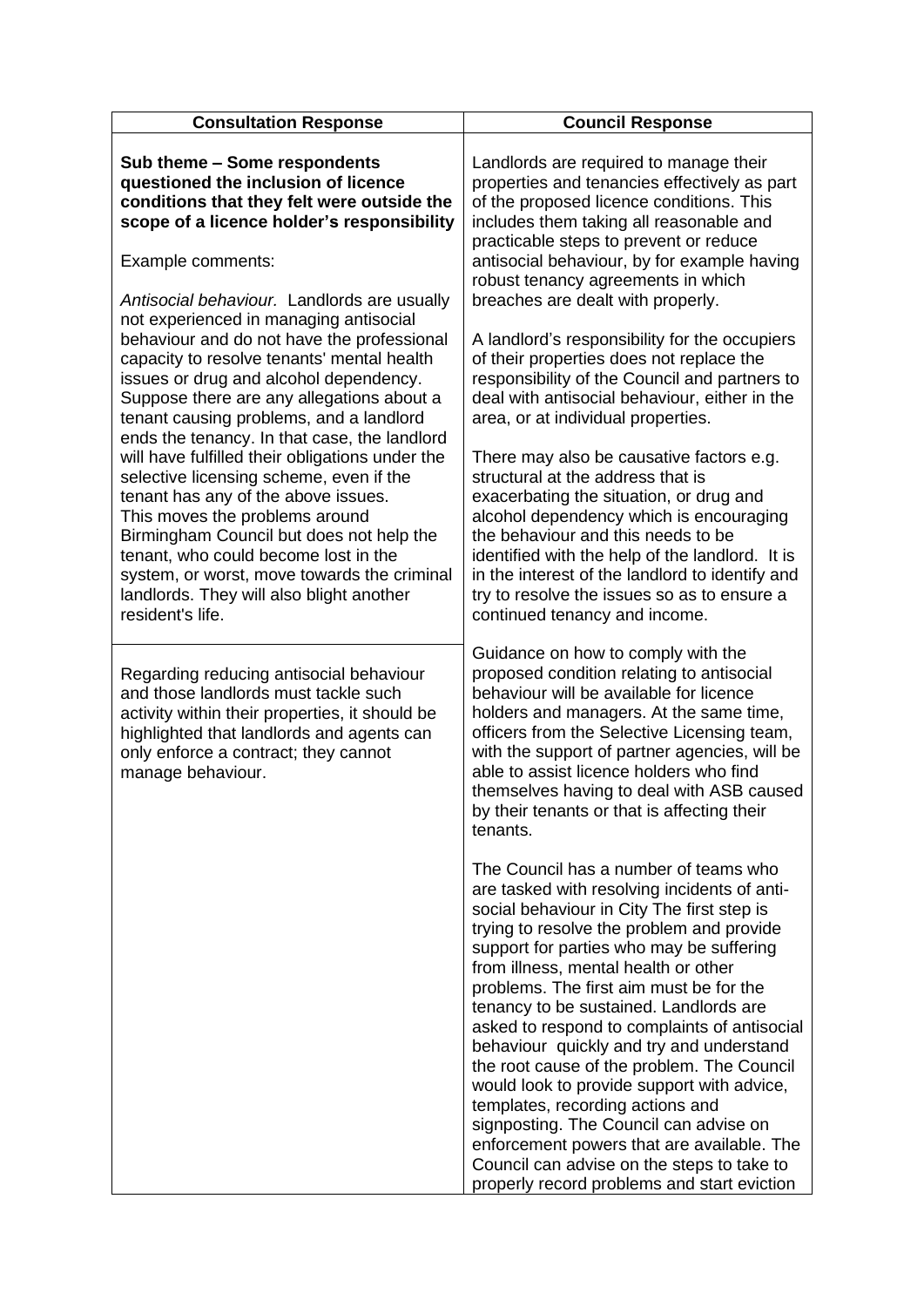|                                                                                                                                                                                                                                                                                                                                                                                                                                                                                                                                                                                                                                                                                                        | processes. The Council will develop clear<br>pathways which support landlords and<br>tenants.<br>Many tenants will not want to lose their<br>homes and proposed eviction action is<br>impactful. The landlord should give the<br>tenant a final warning before progressing<br>legal action to recover the property. This<br>would put the tenant on notice and give<br>them an opportunity to abate the nuisance.<br>The Council will consider, as it does now,<br>using its statutory powers to deal with<br>issues such as serious antisocial behaviour<br>where reliance on a landlord taking County<br>Court proceedings would result in<br>excessive delay and will not remedy such<br>issues in a timely manner.                        |
|--------------------------------------------------------------------------------------------------------------------------------------------------------------------------------------------------------------------------------------------------------------------------------------------------------------------------------------------------------------------------------------------------------------------------------------------------------------------------------------------------------------------------------------------------------------------------------------------------------------------------------------------------------------------------------------------------------|-----------------------------------------------------------------------------------------------------------------------------------------------------------------------------------------------------------------------------------------------------------------------------------------------------------------------------------------------------------------------------------------------------------------------------------------------------------------------------------------------------------------------------------------------------------------------------------------------------------------------------------------------------------------------------------------------------------------------------------------------|
| Sub theme – Respondents asked what<br>assistance will be offered to landlords<br>who have concerns regarding their<br>tenant<br>Example comments:<br>Respondents sought clarification on the<br>council's policy concerning helping a<br>landlord when a section 21 notice is served,<br>the property is overcrowded, or the tenant is<br>causing antisocial behaviour, as per the<br>council's consultation. What steps will the<br>council take to support the landlord? It<br>would be useful if the council were to put a<br>guidance document before introducing the<br>scheme to outline its position regarding<br>helping landlords remove tenants who are<br>manifesting antisocial behaviour. | The Council intends to provide a Call<br>Before You Serve service, the aim of which<br>is to support landlords who are minded to<br>seek possession of their property.<br>Under the Homelessness Reduction Act<br>2017, the Council's housing advice service<br>has duties to assist households who are<br>threatened with homelessness, this could<br>include direct liaison with both landlord and<br>tenant, a referral to the mediation service,<br>or appropriate support provider e.g.<br>children or adult social services.<br>If the scheme implemented the Council<br>would welcome entering into discussions<br>with the landlord associations or other<br>organisations with a view to developing a<br>dispute resolution service. |
| The change in section 21 legislation and<br>how tenancies will end will mean landlords<br>will become more risk-averse to taking<br>tenants with a perfect reference and history.<br>We would be willing to work with the council<br>and develop a dispute resolution service<br>with other local authorities.                                                                                                                                                                                                                                                                                                                                                                                         |                                                                                                                                                                                                                                                                                                                                                                                                                                                                                                                                                                                                                                                                                                                                               |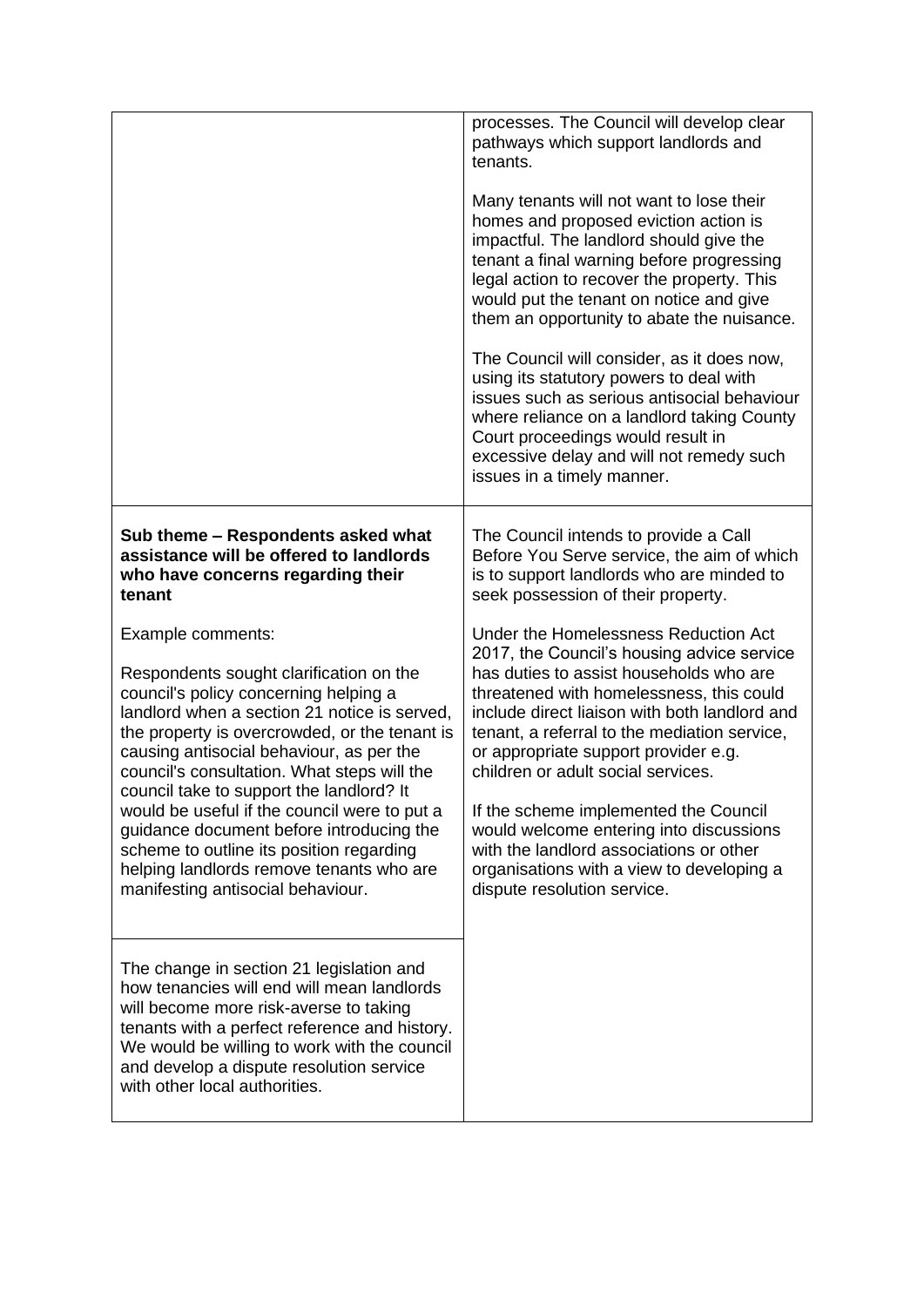| Overcrowding. The issue of overcrowding<br>is complicated for a landlord to manage if it<br>is the tenant that has overfilled the property.<br>A landlord will tell a tenant how many<br>people are permitted to live in the property<br>and that the tenant is not to sublet it or allow<br>additional people to live there. Beyond that,<br>how is the landlord to manage this matter<br>without interfering with the tenant's welfare?<br>Equally, how will the council assist landlords<br>when this problem arises? It is impractical<br>for landlords to monitor tenants' everyday<br>activities or sleeping arrangements. |                                                                                                                                                                                                                                                                                                                                                                                                                                                                                                                                                                                 |
|----------------------------------------------------------------------------------------------------------------------------------------------------------------------------------------------------------------------------------------------------------------------------------------------------------------------------------------------------------------------------------------------------------------------------------------------------------------------------------------------------------------------------------------------------------------------------------------------------------------------------------|---------------------------------------------------------------------------------------------------------------------------------------------------------------------------------------------------------------------------------------------------------------------------------------------------------------------------------------------------------------------------------------------------------------------------------------------------------------------------------------------------------------------------------------------------------------------------------|
| Where overcrowding occurs, the people<br>involved know what they are doing and that<br>they are criminals, not landlords. The<br>council already has the power to deal with<br>this.                                                                                                                                                                                                                                                                                                                                                                                                                                             |                                                                                                                                                                                                                                                                                                                                                                                                                                                                                                                                                                                 |
| Sub theme – The cost of the proposed<br>scheme may result in some landlord<br>moving their property portfolio to<br>another part of the City or country<br>Example comment:<br>The additional costs of ensuring a property<br>meets the licence conditions will force<br>landlords to sell up and buy elsewhere.                                                                                                                                                                                                                                                                                                                 | The proposed licence conditions<br>consolidate what a landlord should already<br>be doing regardless of whether there is<br>selective licensing or not. Good, compliant<br>landlords should not need to spend<br>significant sums of money in order to meet<br>the proposed licence conditions.<br>The cost to ensure that a property meets<br>the legal minimum standard is one which a<br>landlord has to bear regardless of any<br>licensing scheme.                                                                                                                         |
| <b>Sub Theme - Respondents questioned</b><br>the appropriateness of seeking<br>reference, citing difficulties in obtaining<br>these and concerns over data protection<br>Example comments:<br>Some landlords and managing agents<br>already ask for references, and some have<br>expressed concerns that it has or would be<br>difficult to sometimes get a reference<br>from new tenants.                                                                                                                                                                                                                                       | Obtaining a reference for prospective<br>tenants allows landlords and letting agents<br>to make sure the tenant they are<br>considering letting their property to has the<br>right credentials e.g. the ability to pay rent<br>and that they will look after their property.<br>The process should help ensure they have<br>good tenants which will not only benefit<br>them but also the neighbourhood.<br>A 2019 House of Commons Briefing Paper<br>- Selective licensing of private rented<br>housing in England and Wales<br>(https://researchbriefings.files.parliament.uk |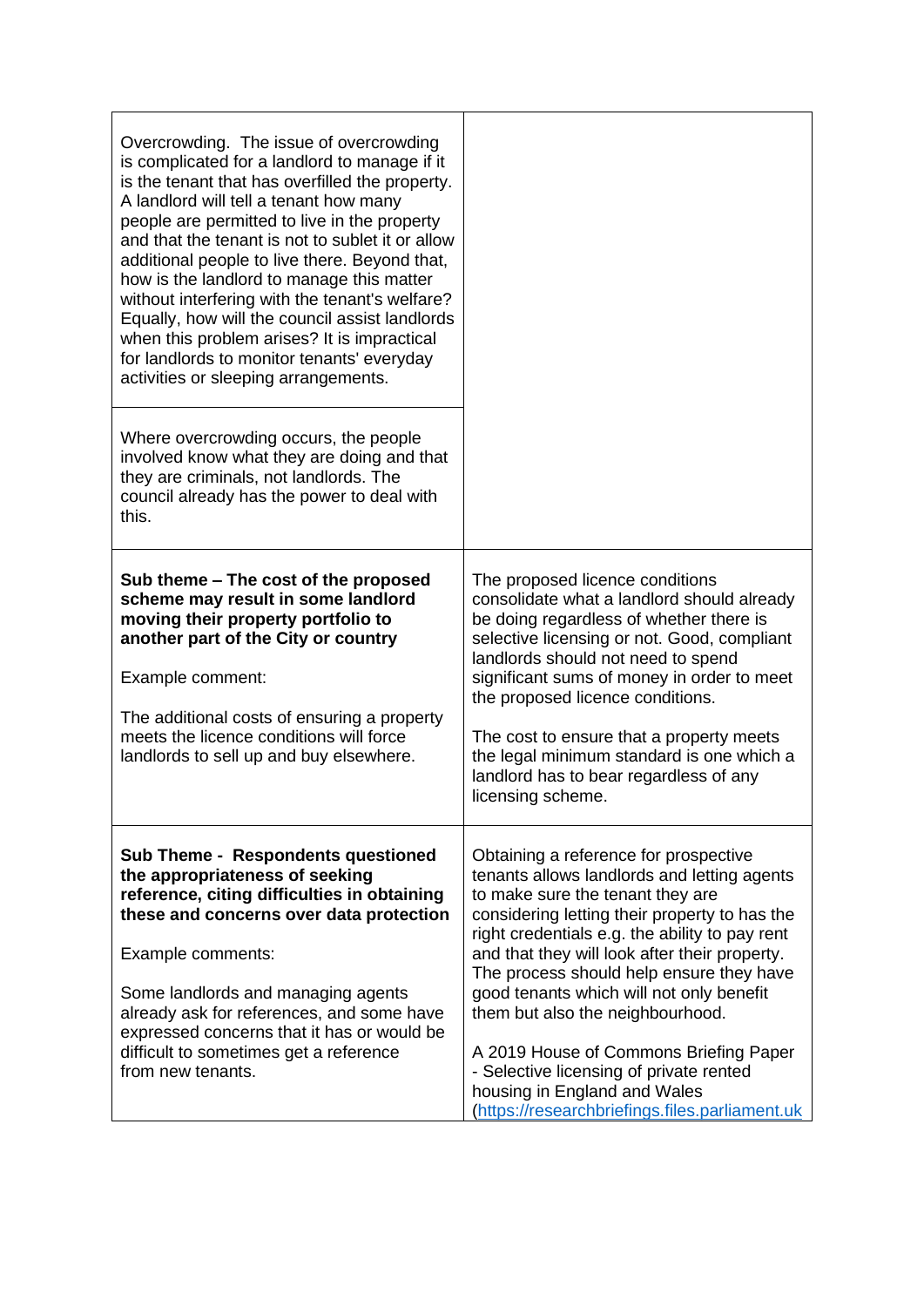| Some prospective tenants that have<br>recently arrived from abroad or it is their first<br>home may not be able provide a reference                                                                                                                                                                                                                                                                                                                                                                                                                                                                                                                                                                                                                                                                                                                                                                                                                                                      | documents/SN04634/SN04634.pdf) -<br>identifies that tenant referencing has had a<br>positive impact in three selective licensing<br>schemes operated by local authorities.<br>It is not unusual for landlords to ask for                                                                                                                                                                                   |
|------------------------------------------------------------------------------------------------------------------------------------------------------------------------------------------------------------------------------------------------------------------------------------------------------------------------------------------------------------------------------------------------------------------------------------------------------------------------------------------------------------------------------------------------------------------------------------------------------------------------------------------------------------------------------------------------------------------------------------------------------------------------------------------------------------------------------------------------------------------------------------------------------------------------------------------------------------------------------------------|------------------------------------------------------------------------------------------------------------------------------------------------------------------------------------------------------------------------------------------------------------------------------------------------------------------------------------------------------------------------------------------------------------|
| My concern is that I do not feel that<br>condition 15, whereby license holders would<br>need to obtain references from potential<br>tenants, is at all necessary or proportionate.<br>This provides an extra hurdle for renters to<br>have to manage and will not help to<br>increasing available housing. The provision<br>of tenancy history and the like is surely an<br>invasion of privacy of the renter and, more<br>to the point, will undermine one of the<br>primary purposes of this scheme by making<br>it impossible for those coming out of<br>homelessness (or trying to escape an<br>abusive situation, or recovering from<br>substance abuse issues, etc.) To 'get on the<br>ladder' and obtain housing. Employment<br>and income checks are already undertaken<br>by estate agents, a full history of tenancy<br>and checks is excessive. If anything, more<br>support needs to be given to those who do<br>not have a history of tenancy and<br>references to provide. | references and so prospective tenants<br>need to be prepared for this.<br>Options do exist as not all references need<br>to have come from the landlord from a past<br>tenancy, some tenants will be letting for the<br>first time.<br>If the proposed scheme is introduced, the<br>Council will provide support, guidance and<br>template references to assist landlords with<br>this stage of a tenancy. |
| In the detailed guidance, it states that no<br>new occupier's should be allowed to occupy<br>the property if no reference is given. What<br>happens if a current tenant, or perspective<br>tenant, is unable to provide a reference. For<br>example, a homeless person may not be<br>able to provide a reference and this may<br>prevent them from securing<br>accommodation.<br>The extent of conditions to be imposed is<br>excessive eg requiring references and a<br>written record of rent payments. References<br>are probably worthless                                                                                                                                                                                                                                                                                                                                                                                                                                           |                                                                                                                                                                                                                                                                                                                                                                                                            |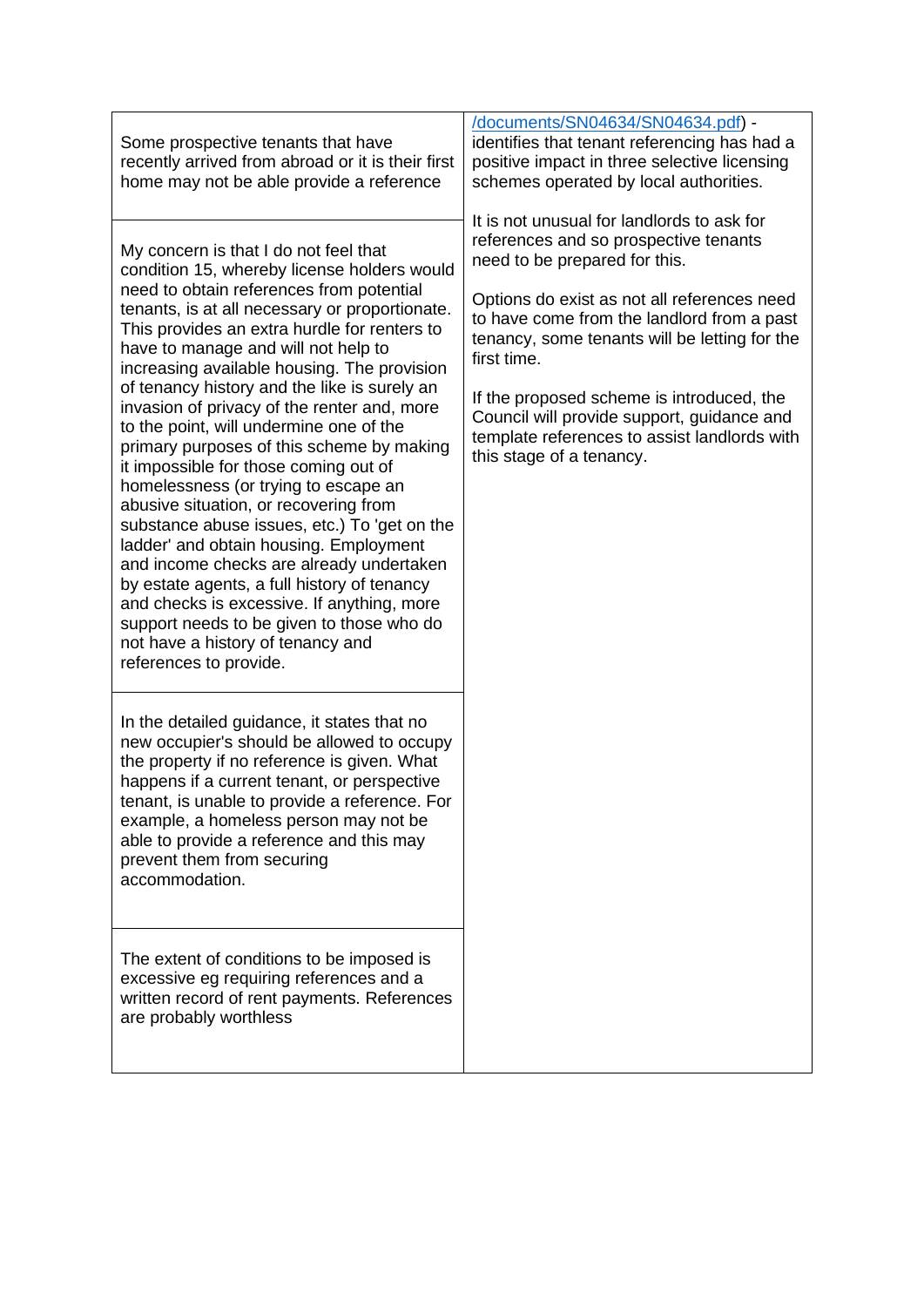| Sub-Theme: Some respondent felt that<br>would<br>scheme<br>be<br>positive<br>the<br>if<br>implemented<br>correctly,<br>with<br>others<br>suggesting<br>that<br>it<br>would<br>not<br>be<br>enforceable, and that 'rogue' landlords<br>would find ways of evading it.<br>Respondents advised that landlords already<br>have measures and checks in place to<br>maintain standards.<br>Some participants were sceptical about<br>Birmingham City Council being in a position<br>to implement the scheme effectively.                                                                                                                                                                                                                   | The proposed team structure includes an<br>Enforcement and Compliance sub team,<br>the aim and objective of which is to identify<br>and address those landlords who have<br>failed to licence their properties.<br>As part of the Council's enforcement work<br>in identifying unlicensed landlords, the<br>Council will look to check property records<br>against the databases held for council tax<br>and housing benefit purposes. This can<br>help with identifying whether a property is<br>rented.<br>As the Council is required to publicise the<br>designation widely. This will ensure that<br>landlords, tenant, and residents, will be<br>aware of the legal requirement for a private<br>rented property to be licenced. The Council<br>also expects to receive reports of<br>unlicenced properties via the residents and<br>tenants, the Police and fire service, and<br>other agencies. |
|--------------------------------------------------------------------------------------------------------------------------------------------------------------------------------------------------------------------------------------------------------------------------------------------------------------------------------------------------------------------------------------------------------------------------------------------------------------------------------------------------------------------------------------------------------------------------------------------------------------------------------------------------------------------------------------------------------------------------------------|--------------------------------------------------------------------------------------------------------------------------------------------------------------------------------------------------------------------------------------------------------------------------------------------------------------------------------------------------------------------------------------------------------------------------------------------------------------------------------------------------------------------------------------------------------------------------------------------------------------------------------------------------------------------------------------------------------------------------------------------------------------------------------------------------------------------------------------------------------------------------------------------------------|
| Sub-Theme - Respondents sought<br>clarification of some of the proposed<br>licence conditions, with some offering<br>alternatives<br>Example comments:<br>With regard to electrical safety - this should<br>be more specific to include certification for<br>annual and periodic inspections                                                                                                                                                                                                                                                                                                                                                                                                                                         | The licence condition relating to<br>electrical safety is a mandatory<br>ground required by Part 3 Housing<br>Act 2004 and as such cannot be<br>changed.<br>Only furniture and furnishings provided by<br>the licence holder must be compliant with<br>Furniture<br>and Furnishings<br>the<br>(Fire)<br>(Safety) Regulations 1988 (as amended<br>1989 and 1993).                                                                                                                                                                                                                                                                                                                                                                                                                                                                                                                                       |
| I have a question about the following point -<br>'carrying out a lock change prior to a new<br>tenant taking up occupation when the<br>previous tenant has not returned all keys' -<br>this may become a problem in large shared<br>households where turnover of residents can<br>be quite high and may prove quite<br>disruptive for other tenants who may have<br>keys changed every few weeks. I agree<br>action needs to be taken to ensure the<br>security of the property, but other ideas and<br>proposals should be put forward to see if<br>there is an alternative way to ensure this.<br>For example, can keypads be placed on<br>entry doors as it is easier to change a key<br>code than issue new keys to all tenants. | When assessing whether conditions have<br>been met, the Council will be reasonable<br>and if the objective of the condition has<br>been met by another means, it would not<br>seek to take enforcement or compliance<br>action relating to that.                                                                                                                                                                                                                                                                                                                                                                                                                                                                                                                                                                                                                                                       |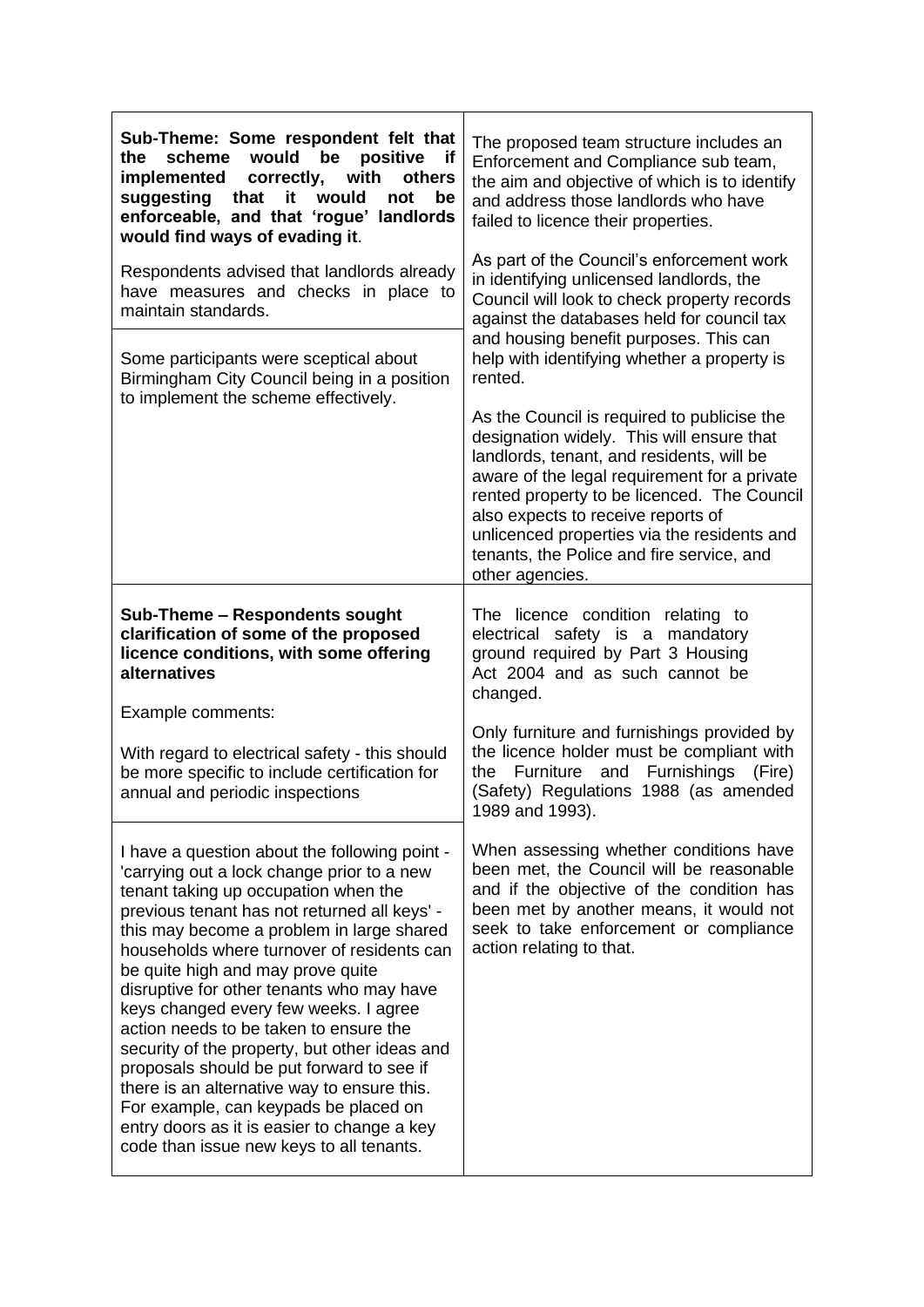# **Area 5 – Proposed Fee**

The Council have received a range of responses in relation to the proposed fee structure. Many respondents considered that the licence fees should be lower and offer discounts, and there were some that felt that the fee should be higher. The views of respondents who completed the questionnaire is summarised in the table below.



Almost all (97%) of the landlords and letting/managing agents who responded felt that the proposed licence fee was too high (including around nine-out-of-ten overall who felt it was much too high).

In contrast, the views of the remaining stakeholder groups were quite evenly split. Among businesses and organisations, a third felt the proposed fee was about right (33%), a third felt it was too high (33%) and the remaining third or so (34%) felt it was too low.

Similarly, around three-in-ten tenants, residents and other stakeholders felt the proposed fee was about right (29%). Nearly two-fifths (38%) felt it was too high, whereas a third (33%) felt it was too low.

The Council have considered the representations and provide a summary response as follows.

The Council is entitled to charge a fee that would be used to cover the costs of administrating and enforcing the selective designation whilst in force. The decision is that the grant of a licence would be subject to the payment of a fee. The proposal that was consulted on was to set fees for licence applications that took into account all of the Council's costs in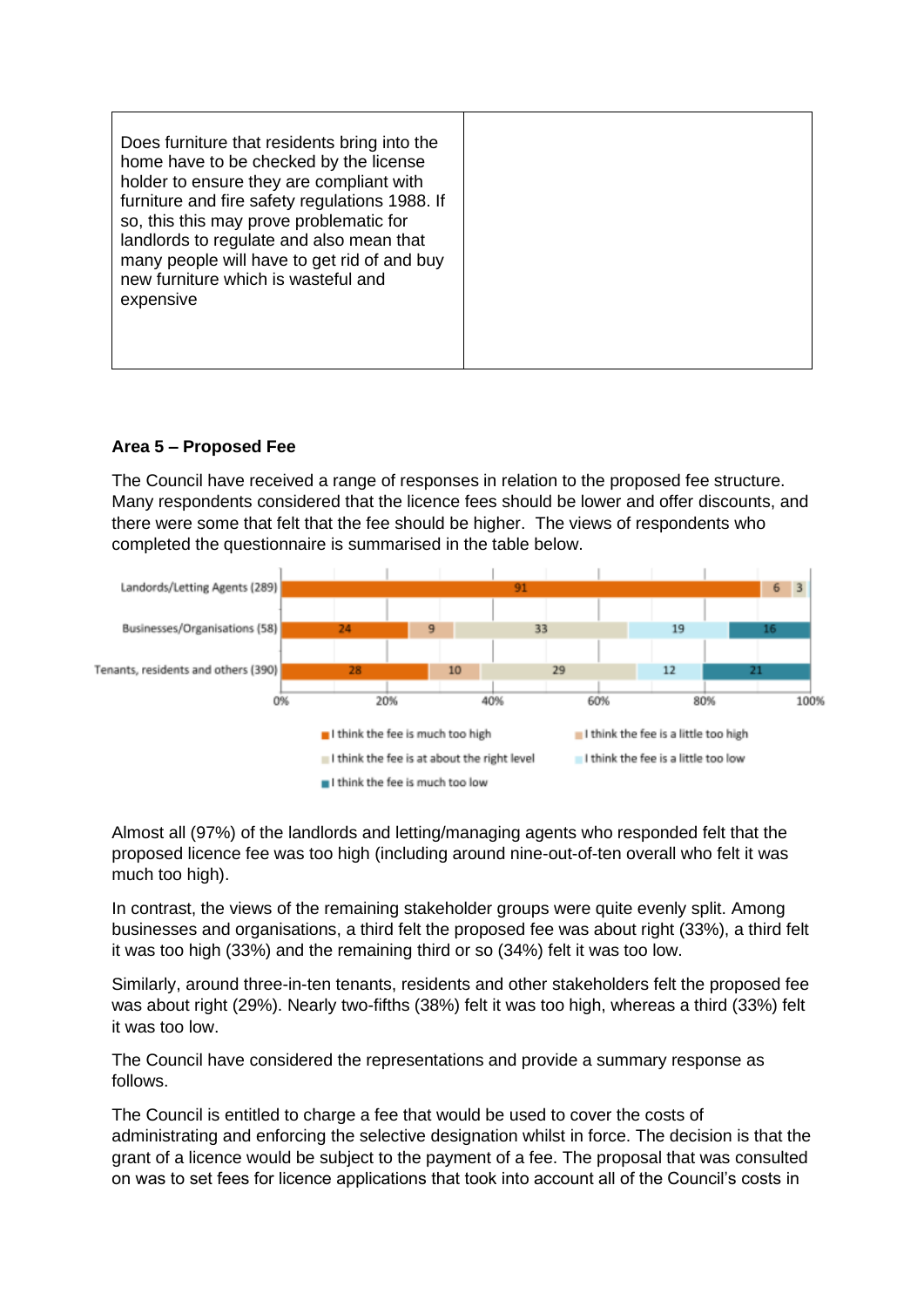administering and carrying out its licensing functions and carrying out its functions under Chapter 1 of Part 4 Housing Act 2004. The proposed fee structure was calculated on the basis that the scheme would be cost-neutral to the Council, with the licence fee covering the costs of administering the schemes and meeting the objectives. The proposed fee was underpinned by assumptions about the number of licence applications each year over the period of the designation and the likely levels of compliance based on existing schemes in operation by other Local Authorities.

Below is a sample representation of responses received that relate to the licence fee structure along with the Council's response.

| <b>Consultation Response</b>                                                                                                                                                                                                                                                                                                                                                                                                                                                                                                                                                                                                                | <b>Council Response</b>                                                                                                                                                                                                                                                                                                                                                                                                                                                                                                                                       |
|---------------------------------------------------------------------------------------------------------------------------------------------------------------------------------------------------------------------------------------------------------------------------------------------------------------------------------------------------------------------------------------------------------------------------------------------------------------------------------------------------------------------------------------------------------------------------------------------------------------------------------------------|---------------------------------------------------------------------------------------------------------------------------------------------------------------------------------------------------------------------------------------------------------------------------------------------------------------------------------------------------------------------------------------------------------------------------------------------------------------------------------------------------------------------------------------------------------------|
| Sub theme - The council has proposed a<br>variation licence fee of £80 as part of the<br>proposals to introduce selective<br>licensing in the city. This type of fee is<br>unlawful and should not have been<br>proposed. A licence variation fee<br>principle has already been settled by<br><b>Oxford City Council v Crompton</b><br>CAM/38UC/HMV/2013/0006-7. The<br><b>Housing Act 2004 only allows charging</b><br>fees for the licence application process,<br>not the variation process, regardless of<br>the amount a variation is being charged<br>for. The council should remove this<br>licence variation fee as it is unlawful. | This proposed charge has been withdrawn<br>in response to the consultation.<br>The costs associated with the<br>administration of variations will be<br>incorporated within the overall costs of the<br>scheme.                                                                                                                                                                                                                                                                                                                                               |
| Sub-Theme - Some respondents felt that<br>the proposed fee is too high and/or<br>discounts should be offered for<br>landlords who are members of a<br>recognised accreditation scheme<br>Example comments:<br>Provide discounts or exemptions for<br>accredited professional landlords<br>in the proposed guidance for the scheme                                                                                                                                                                                                                                                                                                           | The fee has been calculated on the<br>predicted costs of the overall administration<br>of the scheme including compliance and<br>enforcement (except prosecution costs).<br>The fee is based on the Council recovering<br>reasonable costs. Whether a landlord is<br>accredited or holds multiple properties would<br>not affect the overall cost of considering the<br>application, or the cost of administering the<br>whole of the scheme. If a reduction was<br>given, this would result in a short fall of<br>income which would result in an ability to |
| A concern was that good landlords who<br>already meet the standards would have to<br>pay additional fees with no benefits in<br>return for the landlord or the tenant.<br>The fee is too high                                                                                                                                                                                                                                                                                                                                                                                                                                               | administer the scheme appropriately.<br>The Council supports landlords in being<br>members of accreditation schemes and<br>recognises the benefits it can bring to both<br>landlord and tenant in the successful<br>management and sustainment of tenancies.                                                                                                                                                                                                                                                                                                  |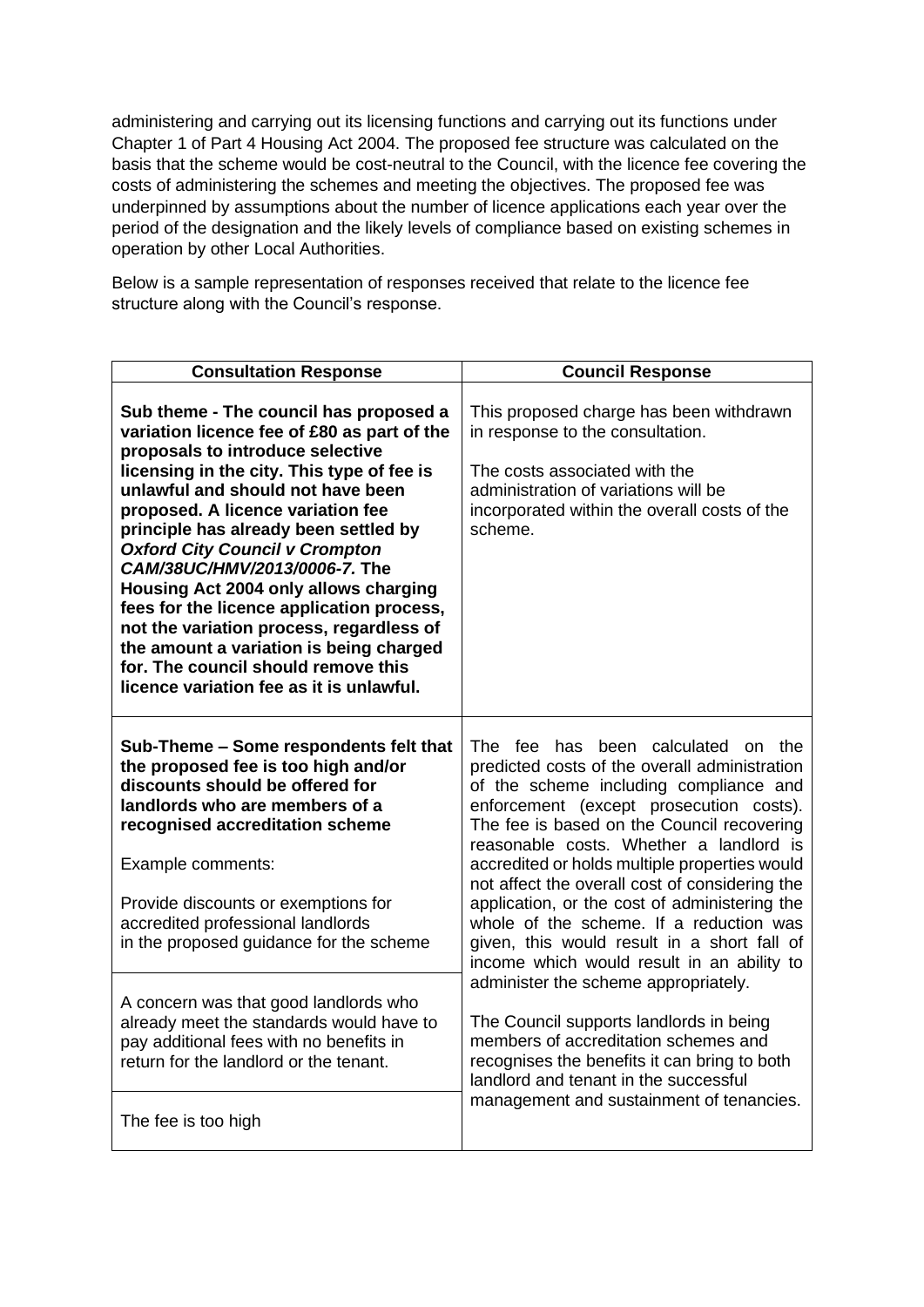| Offer a reduced fee for block licences,<br>multiple property landlords, and for<br>accreditation membership.                                                                                                                                                                                                                                                                                                                                                                                                       | Accreditation requires voluntary landlord<br>engagement and rogue landlords are<br>unlikely to actively engage in these<br>initiatives                                                                                                                                                                                                                                                                                                                                            |
|--------------------------------------------------------------------------------------------------------------------------------------------------------------------------------------------------------------------------------------------------------------------------------------------------------------------------------------------------------------------------------------------------------------------------------------------------------------------------------------------------------------------|-----------------------------------------------------------------------------------------------------------------------------------------------------------------------------------------------------------------------------------------------------------------------------------------------------------------------------------------------------------------------------------------------------------------------------------------------------------------------------------|
| Provide discounts or exemptions for<br>accredited professional landlords<br>in the proposed guidance for the scheme, it<br>states the council has calculated that the<br>cost for a five year license to be £670 per<br>property; if a landlord does not lease the<br>property for the full time period, will they be<br>able to claim back part of this payment.<br>Provide discounts for volume of units<br>owned by professional landlords                                                                      | The Council also encourages landlords to<br>join professional bodies and associations<br>so that they have access to sound advice,<br>up to date news and peer advice where it is<br>needed.<br>There is no provision in the fee structure for<br>refunding the licence fee where the property<br>is vacant or changes ownership as the<br>majority of costs in administering the licence<br>application and undertaking a compliance<br>inspection have already been undertaken. |
| Sub-Theme – A concern raised by many<br>was that landlords<br>might<br>pass<br>on<br>additional costs to tenants. Respondents<br>felt this would be unfair. This concern<br>was often expressed in the context of a<br>general feeling that household budgets<br>are being eroded from all sides, with this<br>being one of many additional costs.<br>Some specific concerns include the<br>rising cost of living, particularly energy,<br>and the loss of the £20 temporary uplift to<br><b>Universal Credit.</b> | Should a landlord be refused a licence on<br>application, yes, they will have to pay a<br>further application fee. This is because the<br>application will have to be reassessed.<br>The 2019 report commissioned by the<br>Government "An Independent Review of<br>the Use and Effectiveness of Selective<br>Licensing" found no evidence to support the<br>claim that licensing has had a demonstrable<br>effect on rent levels.                                                |
| If a landlord pays the application fee (part a<br>- £375), but is refused a license, do they<br>have to pay for a new application fee when<br>the agreed changes are made and they want<br>to apply again? If they do have to pay a new<br>fee, this may become very expensive for<br>landlords and this may impact on rents and<br>service charges paid by tenants and also<br>lead to private rented accommodation<br>becoming unaffordable to run and lead to<br>many people losing their homes.                | The actual cost over five years based on<br>the proposed licence fee is quite small.<br>The Council provides support for any<br>tenants in difficulties.                                                                                                                                                                                                                                                                                                                          |
| Sub-Theme – Some respondents felt that<br>the fees received from landlords would<br>be used on other Council activities<br>Example comments:<br>The fees were just another way for the<br>council to make money.                                                                                                                                                                                                                                                                                                   | Whilst the Housing Act 2004 allows<br>councils to charge a licence fee to cover the<br>cost of administering selective licensing, it<br>does not allow them to make a financial<br>gain. The Government's Regulatory Impact<br>Assessment attached to SI 2006/373 on<br>selective licensing makes it clear that fees<br>cannot be used to raise extra revenue for<br>the local authority.                                                                                         |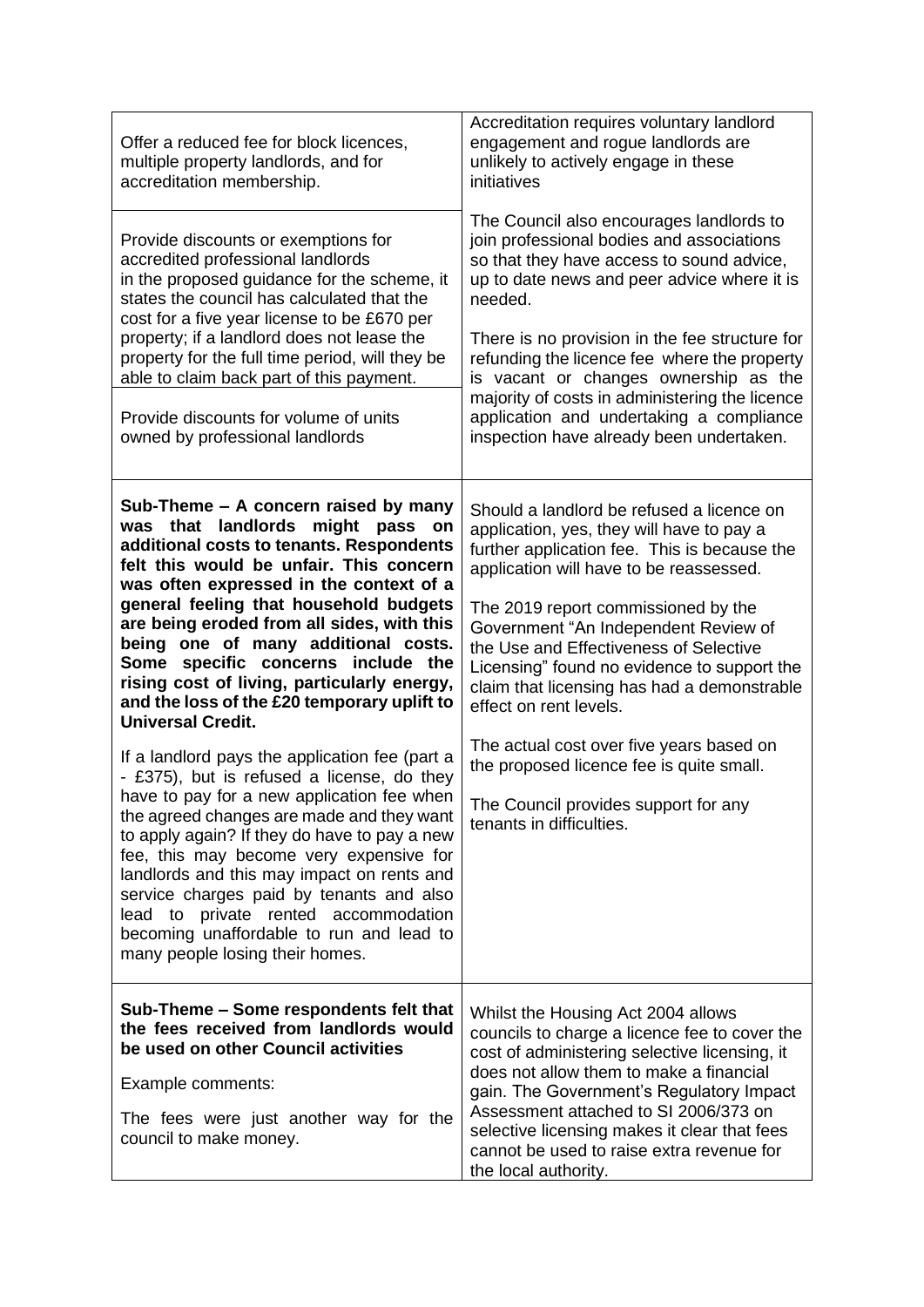| Some respondents felt that landlords would   | It should be noted that it was stressed at                                                                                                                                                                                                                                                                   |
|----------------------------------------------|--------------------------------------------------------------------------------------------------------------------------------------------------------------------------------------------------------------------------------------------------------------------------------------------------------------|
| be discouraged by the fees and stop renting. | least three times in each consultation event                                                                                                                                                                                                                                                                 |
| This could add to existing lack of private   | that fees are ringfenced for use on the                                                                                                                                                                                                                                                                      |
| rented homes in the area.                    | proposed selective licensing scheme.                                                                                                                                                                                                                                                                         |
|                                              | Overall the costs of the scheme to<br>landlords, and the landlords objections to<br>paying this cost, have been taken into<br>consideration, however, this does need to<br>be balanced against the strong evidence of<br>crime and deprivation, and the need to<br>address this in the proposed designation. |

# **Theme 6 – Other comments**

| <b>Consultation Response</b>                                                                                                                                                                                                                                                                                                                                                                                                                                                                                                                                                                                             | <b>Council Response</b>                                                                                                                                                                                                                                                                                                                                                                                                                                                                                                                                                                                                                                                                                                |
|--------------------------------------------------------------------------------------------------------------------------------------------------------------------------------------------------------------------------------------------------------------------------------------------------------------------------------------------------------------------------------------------------------------------------------------------------------------------------------------------------------------------------------------------------------------------------------------------------------------------------|------------------------------------------------------------------------------------------------------------------------------------------------------------------------------------------------------------------------------------------------------------------------------------------------------------------------------------------------------------------------------------------------------------------------------------------------------------------------------------------------------------------------------------------------------------------------------------------------------------------------------------------------------------------------------------------------------------------------|
| Sub theme - Outcome and<br>monitoring<br>Example comment:<br>If the scheme is approved, the<br>council should consider<br>providing an annual summary of<br>outcomes to demonstrate to<br>tenants and landlords' behaviour<br>improvements and the impact of<br>licensing on the designated area<br>over the scheme's lifetime. This<br>would improve transparency<br>overall.                                                                                                                                                                                                                                           | Comment noted and accepted.<br>The Council has set clear objectives as part of the<br>proposed scheme. The aim is that these objectives<br>will be used as part of determining the progress that<br>the Council has made. The Council will report its<br>performance annually against these objectives at<br>landlord forums and on its website.                                                                                                                                                                                                                                                                                                                                                                       |
| Sub-theme - Some expressed<br>scepticism regarding<br><b>Birmingham City Councils ability</b><br>to implement the scheme<br>effectively and a concern that the<br><b>Council should deal with issues</b><br>such as property condition,<br>antisocial behaviour, and crime<br>in its own properties before the<br>private rented sector<br>Example comment:<br>Are you going to put your own<br>house in order and start managing<br>local authority properties and<br>dealing with tenant behaviour,<br>crime, anti social behaviour and<br>deprivation in those properties. The<br>issues aren't exclusive the private | Section 79(3) of the Housing Act 2004 exempts<br>socially let properties (both Local Authority and<br>Housing Association tenancies) from selective<br>licensing.<br>The Council are fully compliant with all statutory<br>health and safety requirements. We have robust<br>Quality Assurance Control (QAC) procedures in<br>place to ensure gas servicing, asbestos<br>management, electrical testing, Legionella control,<br>fire safety and mechanical and engineering<br>equipment safety including procedures for<br>continued monitoring and compliance. These QAC<br>procedures have been shared with the Regulator<br>for Social Housing and Birmingham City Council<br>have offered RSH to provide feedback. |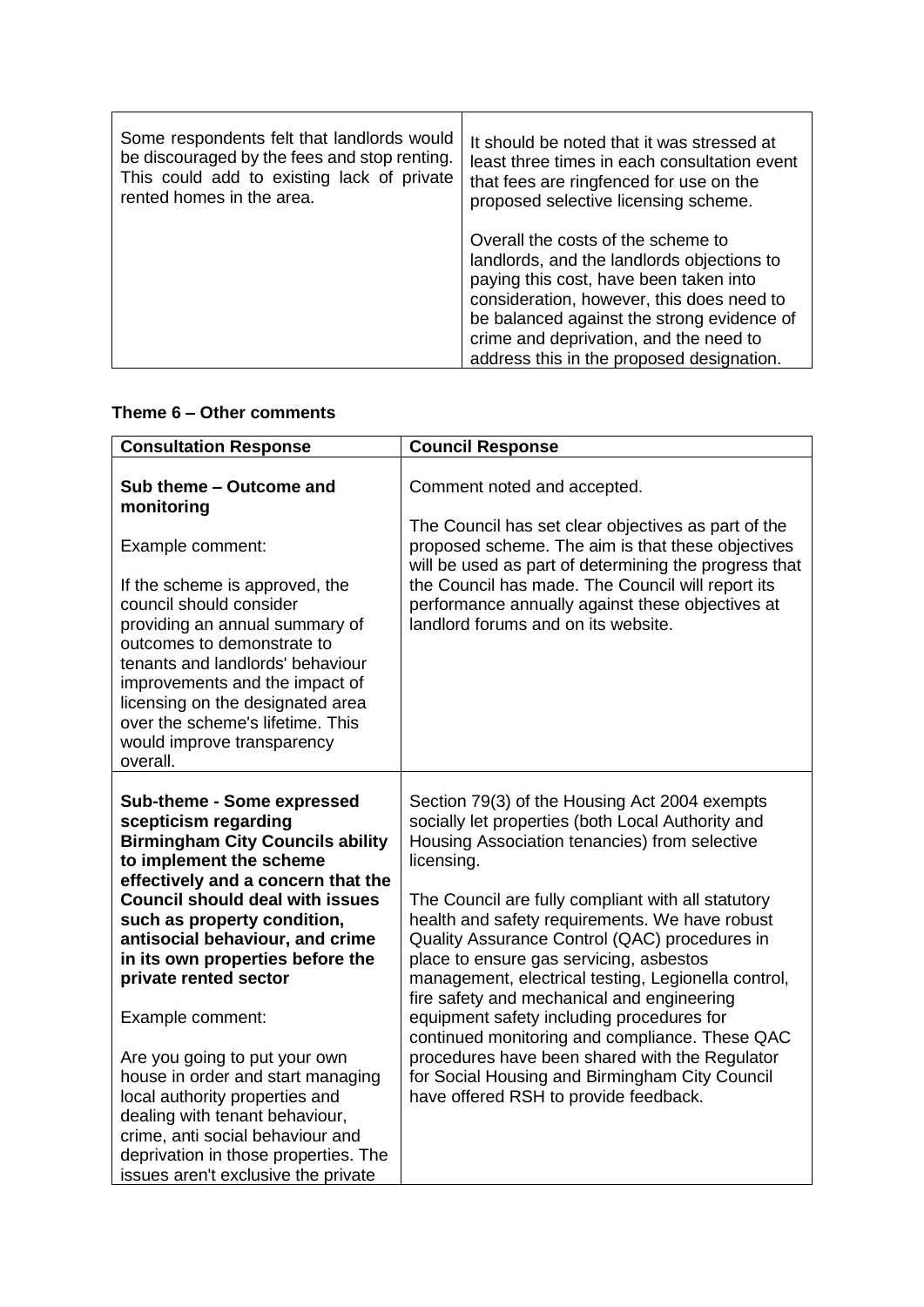| rented, your own housing section<br>creates problems<br>Some respondents asked why the<br>Council cannot include its own<br>housing in the scheme                                                                                                                                                                                                                                                                                                                               |                                                                                                                                                                                                                                                                                                                                                                                                                                                 |
|---------------------------------------------------------------------------------------------------------------------------------------------------------------------------------------------------------------------------------------------------------------------------------------------------------------------------------------------------------------------------------------------------------------------------------------------------------------------------------|-------------------------------------------------------------------------------------------------------------------------------------------------------------------------------------------------------------------------------------------------------------------------------------------------------------------------------------------------------------------------------------------------------------------------------------------------|
| <b>Sub theme: Respondents made</b><br>recommendations to ensure that<br>at risk children are more easily<br>identified<br>Example comment:<br>There are houses that frequently<br>have multiple families register with<br>health services as living there, yet<br>none of the families do. There<br>needs to be a register that can be<br>cross referenced to ensure<br>children's needs are been met and<br>prevent children from being at risk<br>of neglect within the city. | Comment noted.<br>This suggestion falls outside the remit of selective<br>licensing but does raise a good point. Where the<br>scheme can help identify those children who may<br>be risk, is by ensuring that officers raise concerns<br>with the appropriate department or agency when<br>concerns are identified.<br>Training on identifying concerns and how to raise<br>these is included as part of the induction of new<br>staff members. |
| Sub theme - Some respondents<br>recommended great information<br>sharing to address antisocial<br>behaviour and criminality                                                                                                                                                                                                                                                                                                                                                     | Section 232 Housing Act 2004 requires Local<br>Housing Authorities to publish a public register of<br>HMO's. This register includes contact details for the<br>licence holder.                                                                                                                                                                                                                                                                  |
| Example comment:<br>Police must be granted powers to<br>tackle street crime and community<br>police visits to be carried out with<br>power to interrogate anti-social<br>behaviour. The police should be<br>provided contact data of landlords,<br>especially HMO owners, to be able<br>to contact them if a complaint is<br>received about anti-social                                                                                                                         | Should the proposed scheme be implemented, the<br>Council will agree a Memorandum of Understanding<br>(MoU) with relevant agencies to facilitate the<br>sharing of information. This MoU will be compliant<br>with the General Data Protection Regulations and<br>Data Protection Act 2018.                                                                                                                                                     |